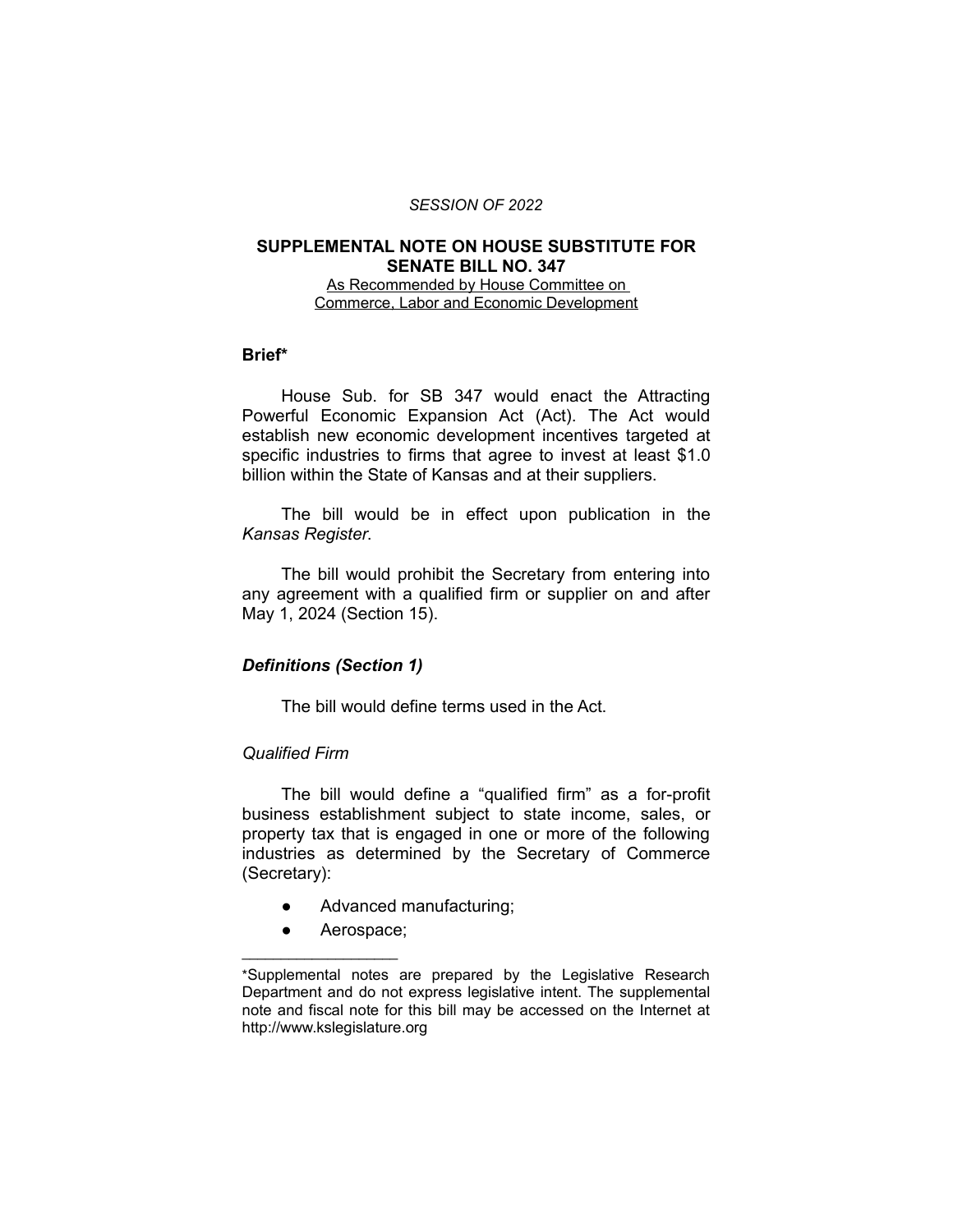- Distribution, logistics, and transportation;
- Food and agriculture; or
- Professional and technical services.

The bill provides exceptions to the definition by stating that a for-profit business establishment in any industry is eligible as a qualified firm if it is seeking benefits to relocate or establish its national corporate headquarters within the state. However, the bill would exclude all business establishments engaged in the following activities from the definition of "qualified firm":

- Mining;
- Swine Production;
- Ranching; or
- Gaming.

# *Qualified Supplier*

The bill would define a "qualified supplier" as a supplier of components, sub-assemblies, chemicals or other processrelated tangible goods located in Kansas and owned by one of the following entities:

- An individual, any partnership, association, limited liability corporation, or corporation domiciled in Kansas; or
- Any business that operates in the state of Kansas for the purpose of supplying a qualified firm.

# *Qualified Business Facility*

The bill would define a "qualified business facility" as a building or complex of buildings satisfying the following requirements:

● The facility is for use by qualified firm in operation of a revenue-producing enterprise; and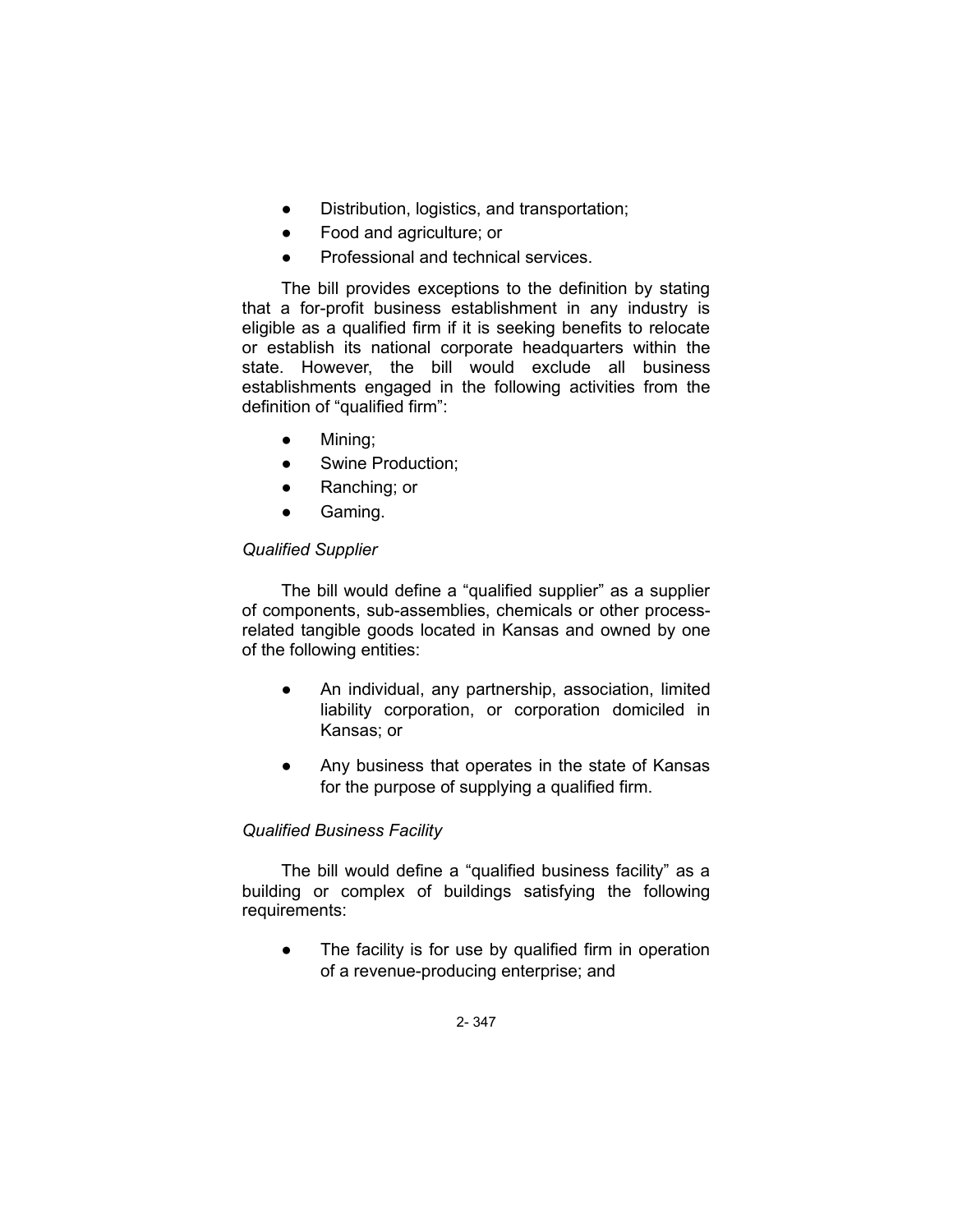If the facility was acquired or leased by the qualified firm or qualified supplier from another person or persons, that said facility was not being used in the operation of a revenue-producing enterprise that is the same or similar to the revenue-producing enterprise of the qualified firm.

The definition would exclude any facilities or portions of facilities held by the qualified firm or qualified supplier and leased to another person or persons and not being utilized by the qualified firm or qualified supplier in the operation of a revenue-producing enterprise.

## *Qualified Business Facility Employee*

The bill would define a "qualified business facility employee" as an individual employed full-time and scheduled to work for an average minimum of 30 hours per week, employed for at least three consecutive months on the last day of the period covered by a Kansas Department of Labor quarterly wage report and unemployment tax return.

## *Qualified Business Facility Investment or Qualified Investment*

The bill would define a "qualified business facility investment" or "qualified investment" as the total value of the real and tangible personal property of the qualified firm or qualified supplier during a taxable year excluding inventory or property held for sale to customers in the ordinary course of business.

The value of the property would be defined to be the property's original cost if the property is owned by the qualified firm or qualified supplier or eight times the net annual rental rate if the property is leased by the qualified firm less any rental rate the qualified firm or qualified supplier receives from subrentals.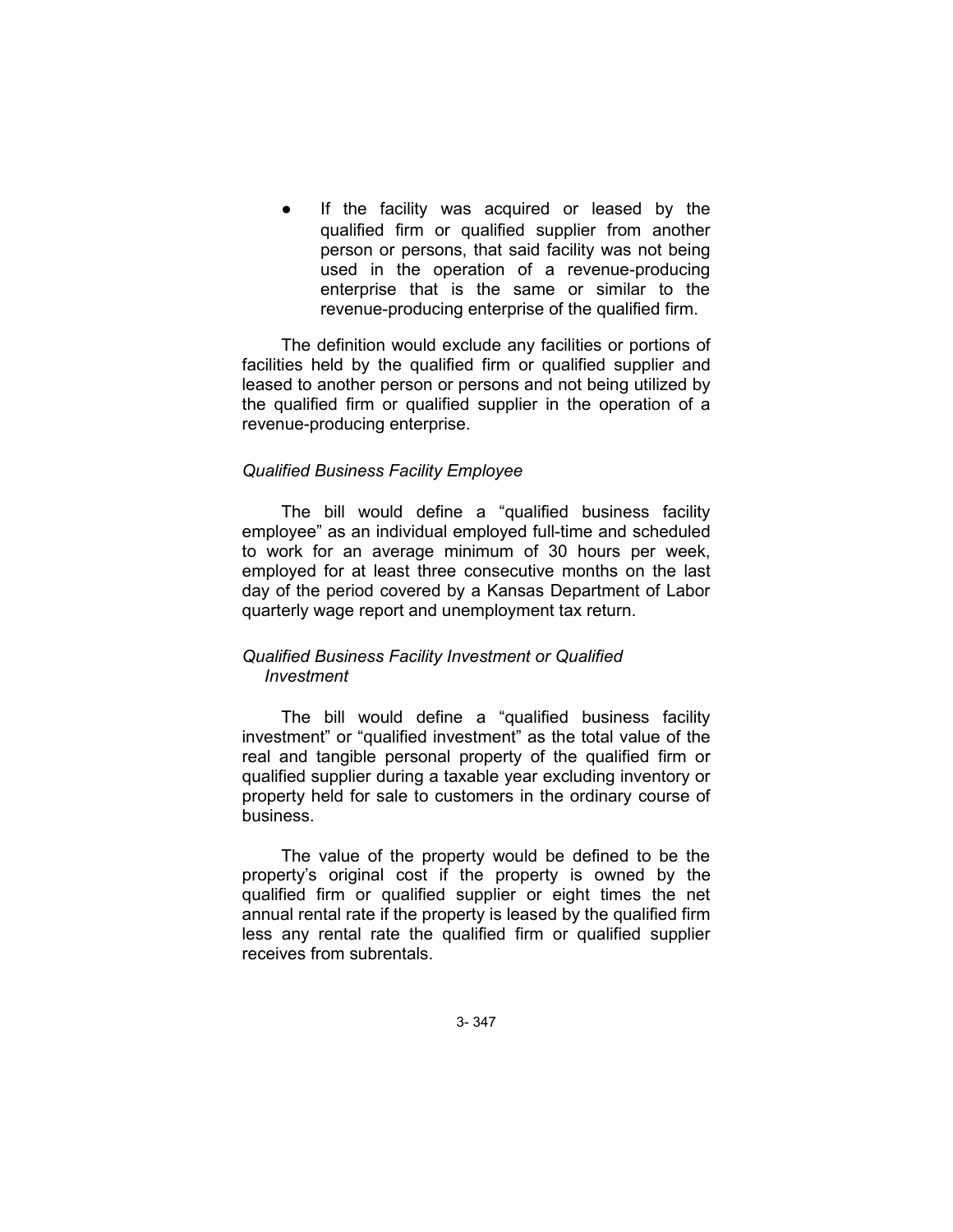## *Other Definitions*

The bill would define various other terms, including "commitment to invest," "facility," "headquarters," "new employee," "total payroll cost," and "training and education eligible expense."

## *Attracting Powerful Economic Expansion Program (Section 2)*

The bill would establish the Attracting Powerful Economic Expansion (APEX) Program under the purview of the Secretary for the purpose of attracting large capital investments in new facilities and operations by businesses engaged in specified industries, establishing new national headquarters in Kansas, and encouraging the development of Kansas-based supply chains.

APEX would provide tax incentives to qualified firms who agree to invest at least \$1 billion in the State of Kansas within a five-year period and to no more than five of the qualified firm's qualified suppliers.

The Secretary would be permitted to enter into one agreement each in calendar years 2022 and 2023. Prior to offering any agreement for incentives under the Act, the Secretary would be required to obtain approval from the State Finance Council.

The bill would authorize the Secretary of Commerce or the Secretary of Revenue to adopt rules and regulations for implementation of the Act.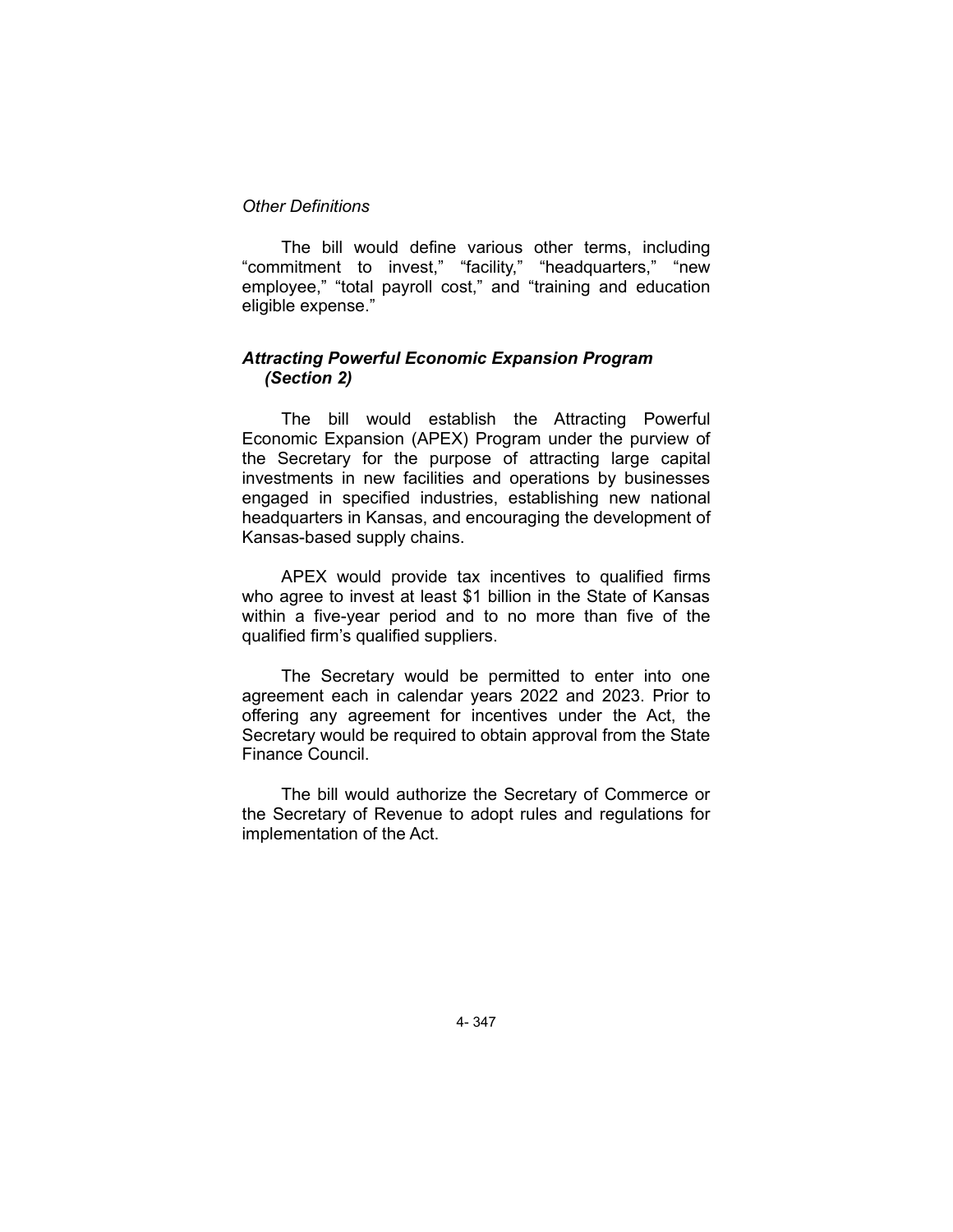# *Qualified Firms (Section 2)*

## *Requirements*

To receive incentives under the APEX Program, the bill would require a business to meet the definition of a qualified firm and fulfill the following requirements:

- Submit an application to the Secretary, in the form of and with the information required by the Secretary;
- If requested by the Secretary, submit a certificate of intent to invest which, if required by the Secretary, must contain a date investment would commence;
- Commit to a qualified business investment of at least \$1 billion in a qualified business facility to be completed within five years;
- Complete the project and commence commercial operations within five years;
- Enter into a binding agreement with the Secretary that includes the commitments required by the bill;
- Obtain and submit a bond to the Secretary in the amount required to cover primary construction of the building or buildings for the qualified business facility if the qualifying firm or qualifying business facility does not meet the minimum investment grade rating determined by the Secretary; and
- Commit to repayment of any benefit or benefits received connected to or associated with a term or condition of the agreement that has been breached, as determined by the Secretary, and the forfeiture of any such earned benefits and the suspension or cessation of future benefits for as long as the breach is not corrected. The Secretary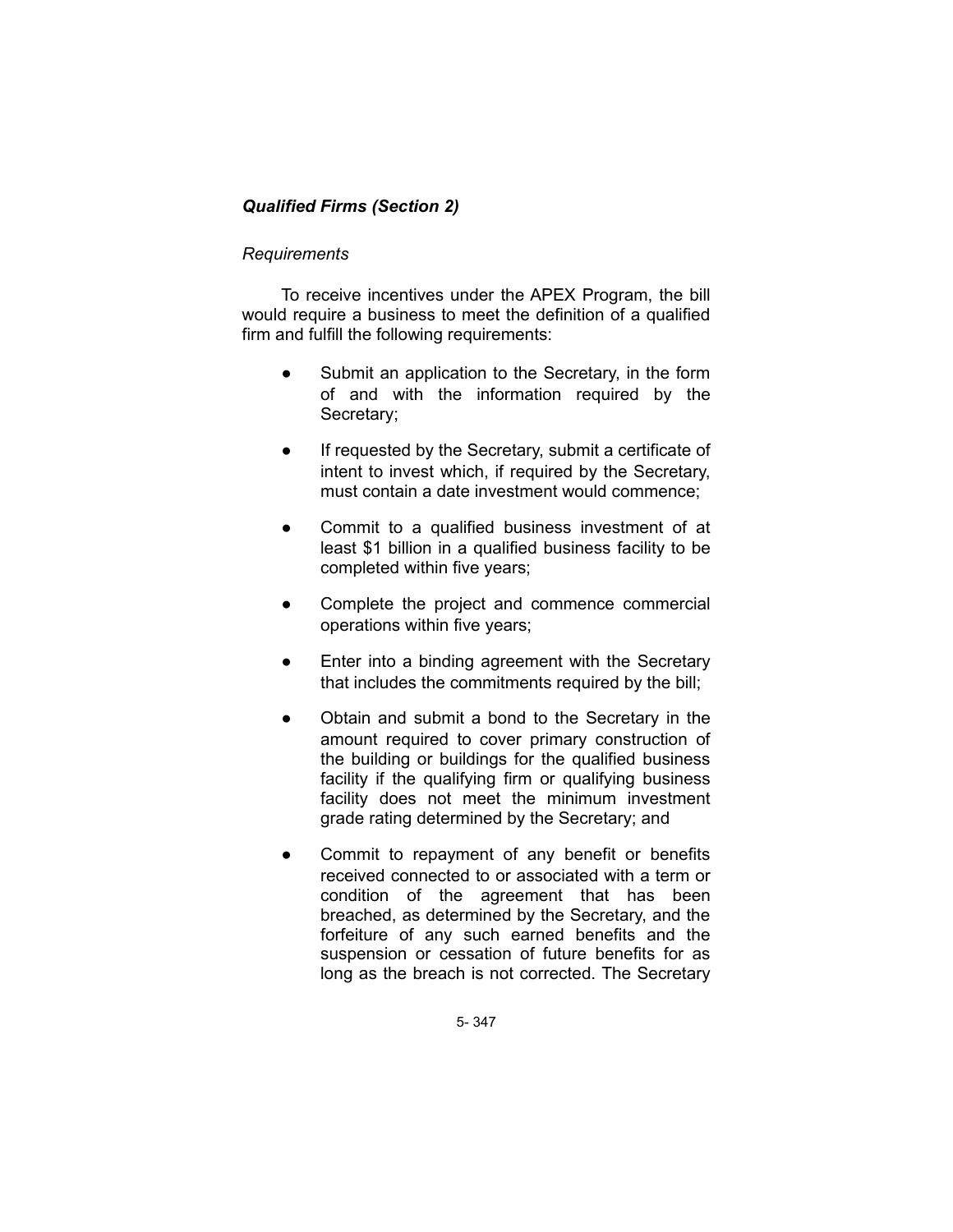would be required to report any material breach to the State Finance Council within 14 days of becoming aware of the breach.

#### *Incentives*

The qualified firm meeting the above requirements would be eligible for the following incentives, as approved by the Secretary:

- Investment tax credits;
- Reimbursement of a percentage of total payroll;
- Reimbursement of a percentage of eligible employee training and education expenses;
- Reimbursement of a percentage of relocation incentives and expenses provided by a qualified firm to incentivize employees to relocate to Kansas; and
- Sales tax exemption for construction costs of the qualified business facilities.

The bill would state that a qualified firm's confidential financial information, trade secrets, or other information that would put the firm at a disadvantage in the marketplace, or would significantly interfere with the purposes of the Act as determined by the Secretary, shall not be subject to disclosure but shall be made available upon request to the Legislative Division of Post Audit. These exclusions from the provisions of the Kansas Open Records Act would expire on July 1, 2027, unless reviewed and re-enacted by the Legislature.

In addition to any other repayment provisions under the Act, the bill would require any qualified firm that receives incentives under the Act to repay a percentage of benefits received under the Act if it relocates outside of the state in the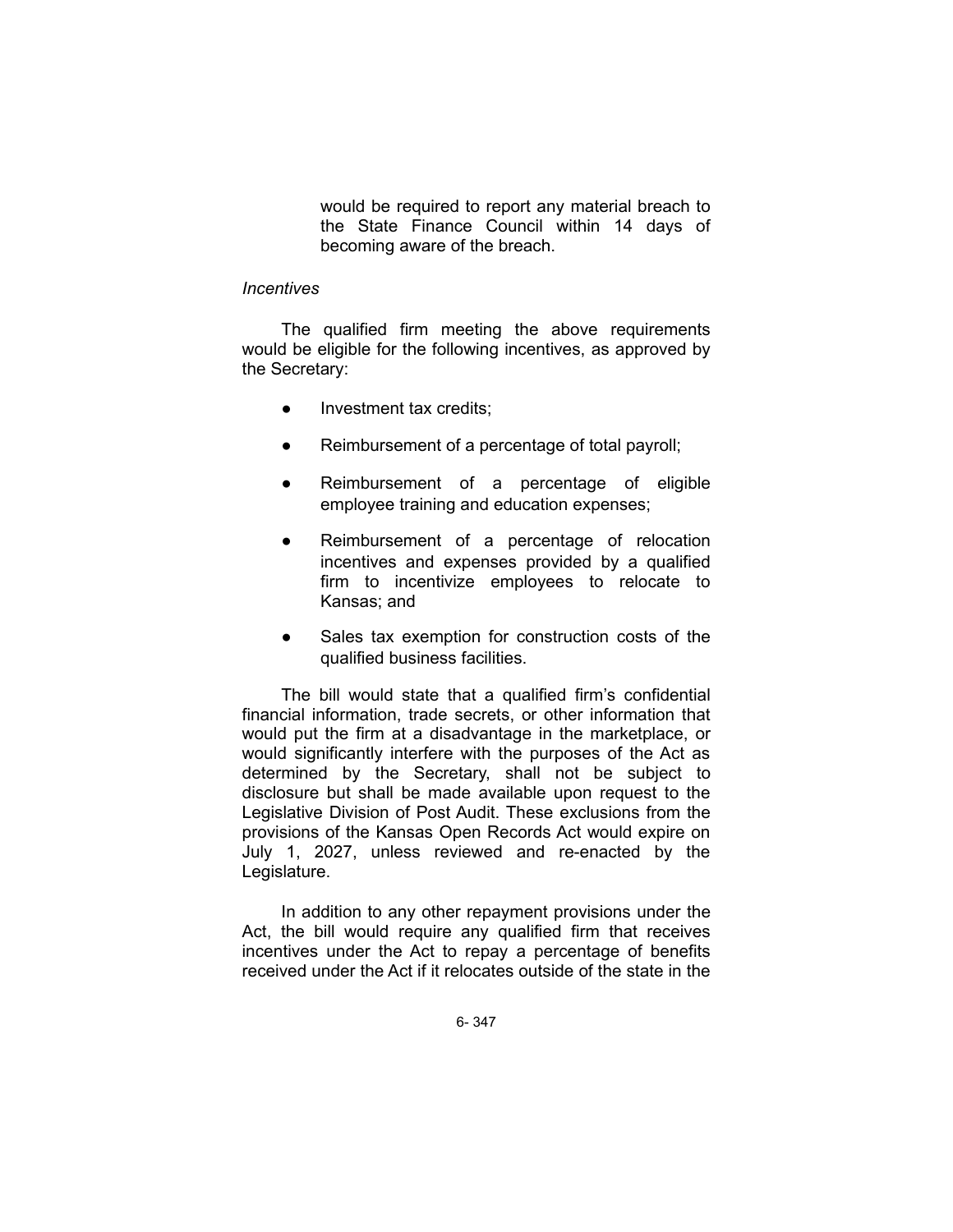$11<sup>th</sup>$  through  $15<sup>th</sup>$  years following the year the qualified firm entered into the agreement with the Secretary. The percentage repayments would be:

- $\bullet$  100 percent if the relocation occurs in the 11<sup>th</sup> year;
- $\bullet$  80 percent if the relocation occurs in the 12<sup>th</sup> year;
- $\bullet$  60 percent if the relocation occurs in the 13<sup>th</sup> year;
- $\bullet$  40 percent if the relocation occurs in the 14<sup>th</sup> year; and
- 20 percent if the relocation occurs in the  $15<sup>th</sup>$  year.

The repayment requirement would be waived if the qualified firm sells the qualified business facility to another business and the operations of the qualified business facility are substantially continued in Kansas.

## *Qualified Suppliers (Section 2)*

## *Requirements*

The bill would allow a qualified firm to select up to five eligible, qualified suppliers that meet the following requirements to be eligible to receive incentives for up to five successive years under the Act:

- Submit an application to the Secretary in the form and manner designated by the Secretary, and including all information requested by the Secretary;
- Submit a certificate of intent to invest in a qualified business facility which includes when investment will begin;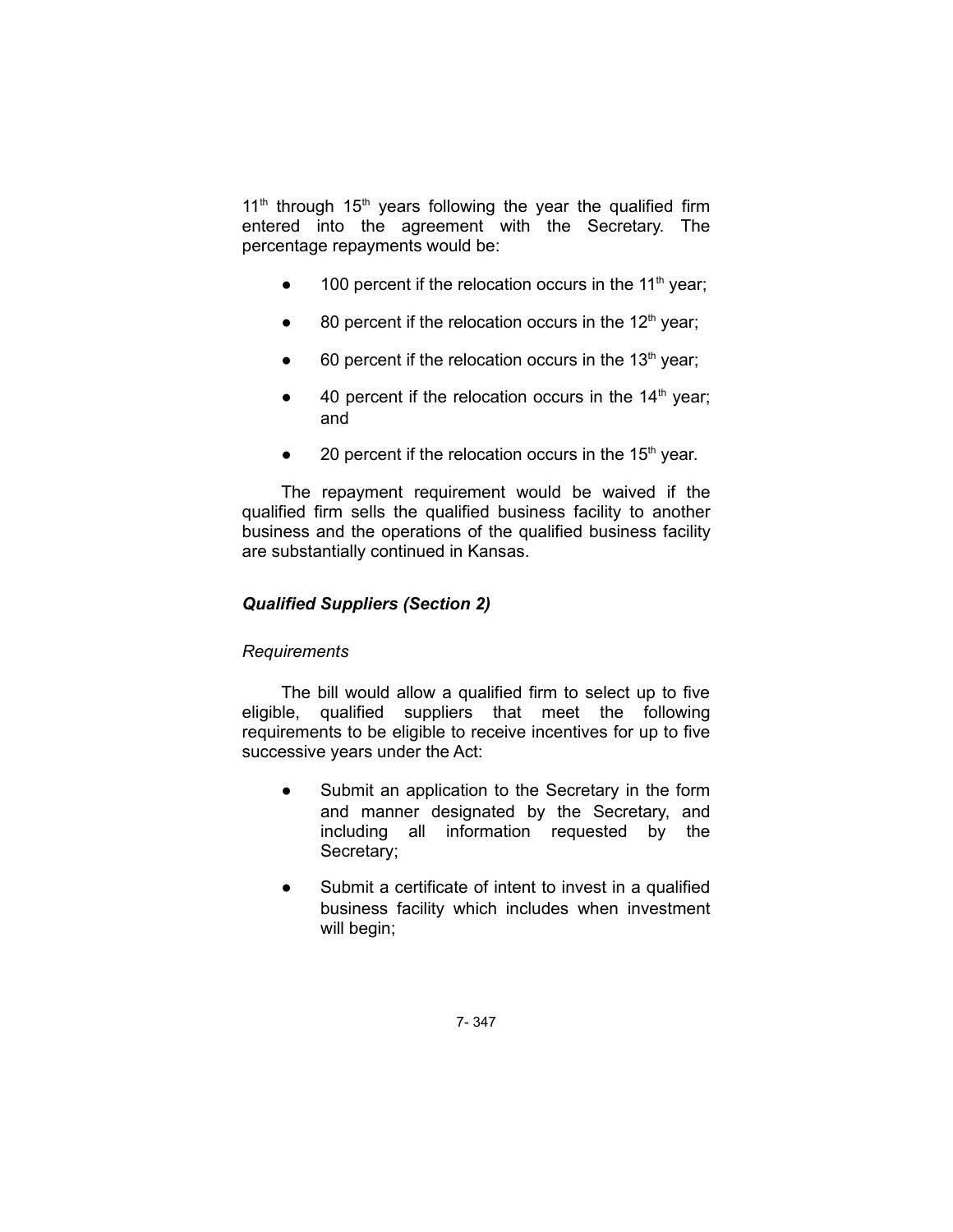- Make more than \$10 million of sales to the qualified firm within the taxable year for which benefits are being sought, unless this requirement is waived by the Secretary due to "exceptional circumstances"; and
- Provide information to the Secretary such as, but not limited to:
	- Evidence establishing sales of more than \$10 million to the qualified firm;
	- Date when operations at the qualified business facility began; and
	- Sales to the qualified business facility by the qualified supplier.

The selection of qualified suppliers would not be permitted to change unless a qualified supplier breaches the terms of an agreement pursuant to the Act and is disqualified by the Secretary. If the Secretary approves the application, the bill would require the qualified supplier to enter into a binding agreement with the Secretary establishing the terms and conditions of the agreement. The agreement would be required to, at a minimum, contain the requirements and conditions of the Act and require the qualified supplier to provide the Secretary with evidence showing the amount of sales made to the qualified firm each year. The bill would require the agreement be entered into before any benefits under the Act are provided to the qualified supplier.

No benefits will be provided to the qualified supplier until the qualified firm has commenced operation at the qualified business facility. Should the qualified business facility fail to commence operations then all benefits to the qualified supplier would be forfeit.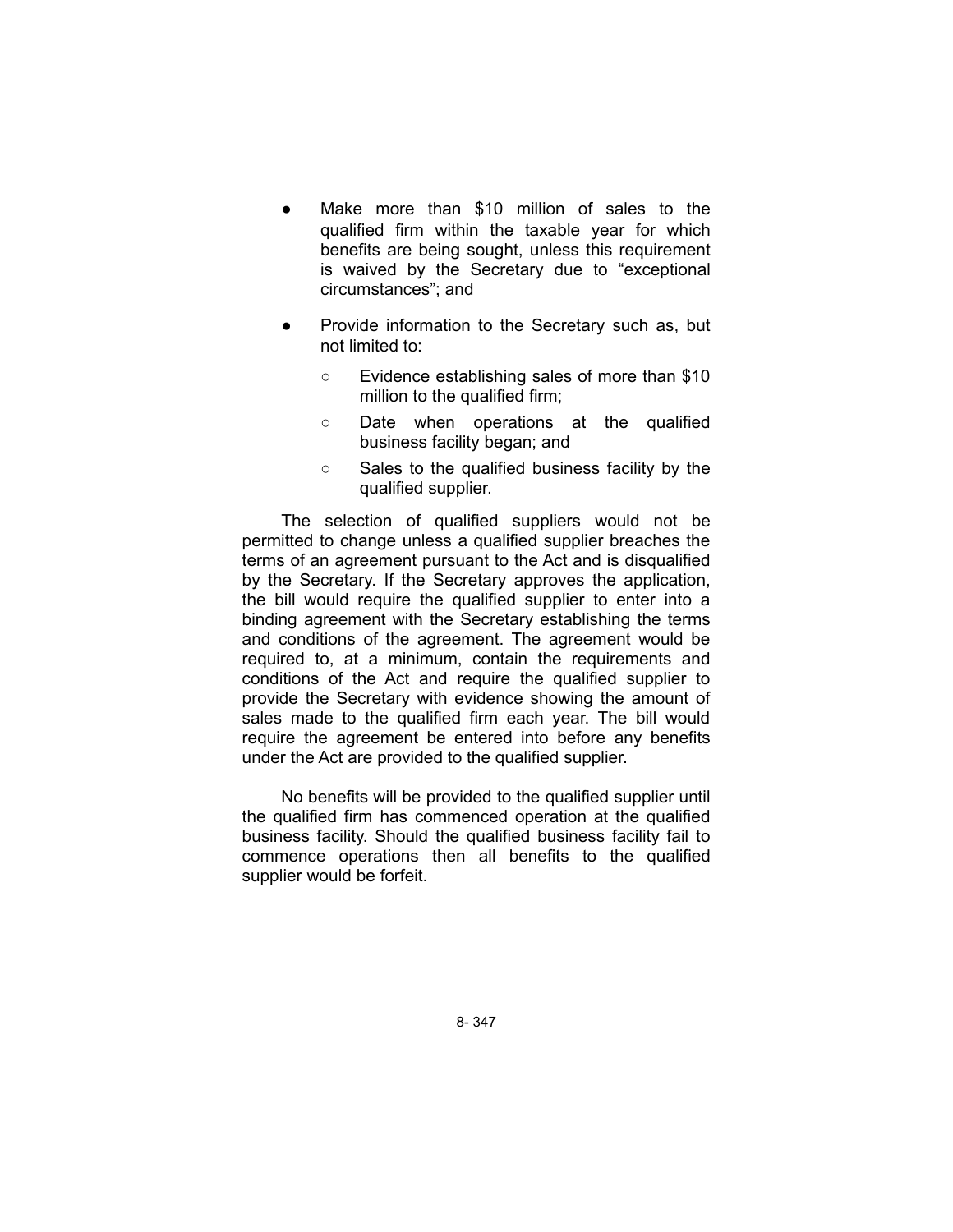## *Incentives*

Qualified suppliers would be eligible for the following incentives:

- Investment tax credit;
- Partial retention of employee withholding tax;
- Reimbursement of a percentage of eligible employee training and education expenses;
- Partial real property tax exemption for qualified business facilities; and
- Sales tax exemption for construction materials used in the qualified business facility.

The bill would require qualified suppliers to meet the individual requirements of each incentive in order to receive benefits. Furthermore, the bill would state that qualified suppliers that meet the requirements of the investment tax credit shall be required to commit to repay all benefits received under the Act should the qualified supplier fail to meet the requirements of the Act, rules and regulations, or terms and conditions of the agreement entered into with the Secretary.

# *Qualified Firms and Qualified Suppliers (Section 2)*

## *Conditions*

The bill would disqualify a qualified firm or qualified supplier approved by the Secretary of Commerce from participating in the following programs:

● Promoting Employment Across Kansas (PEAK) Program;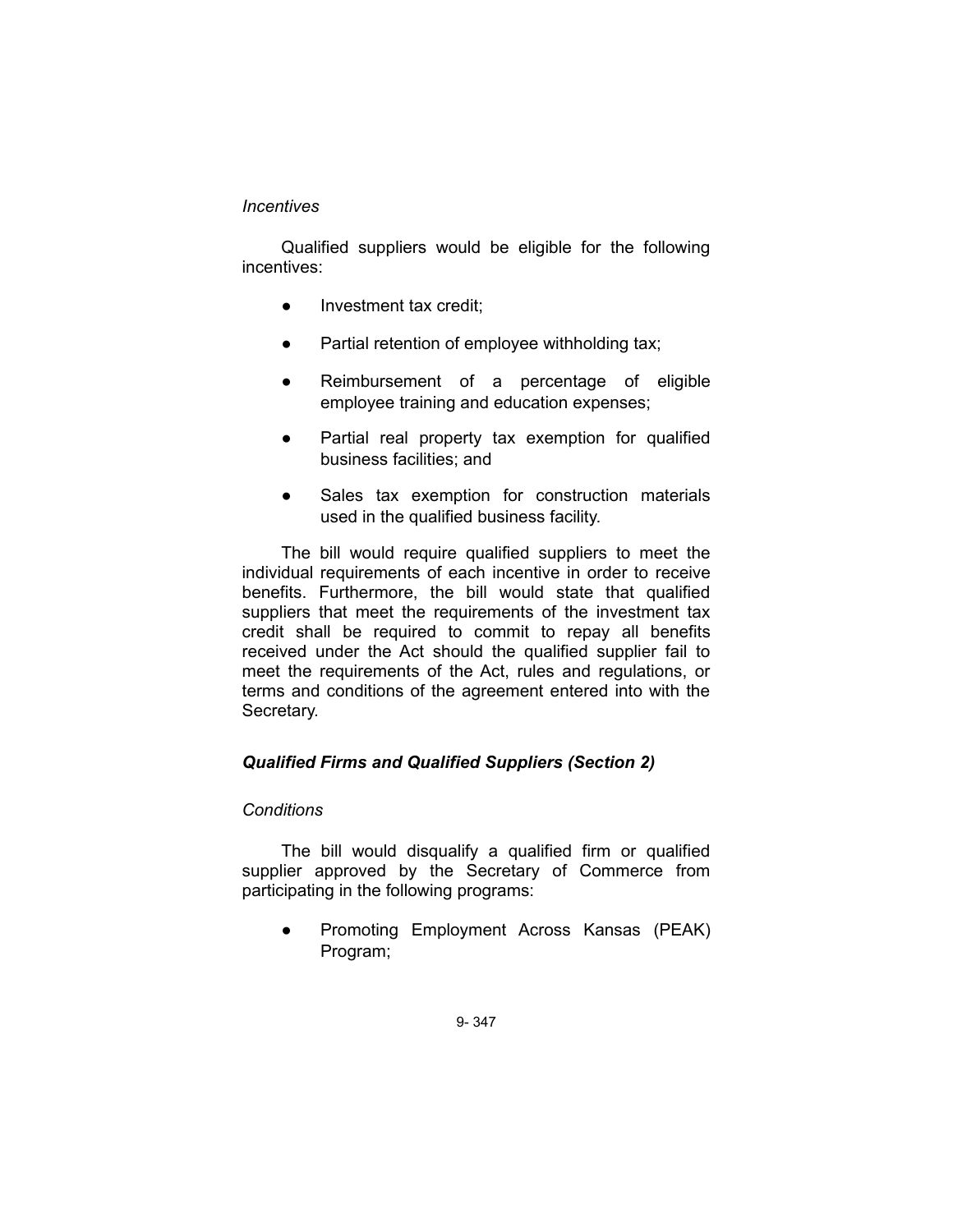- High Performance Incentive Program (HPIP);
- Kansas Industrial Training (KIT) Program;
- Kansas Industrial Retraining (KIR) Program;or
- Any other economic development program or fund administered by the Secretary of Commerce.

The qualified firm or supplier would also be required to cooperate with any audit undertaken by the Secretary of Revenue and to provide to the Secretary of Commerce the following information:

- Information required for publication in the Economic Development Incentive Program Database as prescribed by law;
- Information reasonably required for the Secretary's report on the APEX Program to the Governor and specified committees of the Legislature;
- Information required by the Secretary of Commerce for the Secretary's annual review or by the Secretary of Revenue that pertain to the qualified firm's eligibility for benefits; and
- Reasonable access by the Secretary or Department of Commerce staff to the qualified business facility during business hours.

The bill would require the Secretary of Commerce to conduct an annual review of the activities of qualified firms and qualified suppliers to ensure compliance with the provisions of the Act, rules and regulations adopted by the Secretary, and the agreement entered into by the qualified business. Upon review, the bill would direct the Secretary of Commerce to certify to the Secretary of Revenue that the qualified firm is eligible for benefits.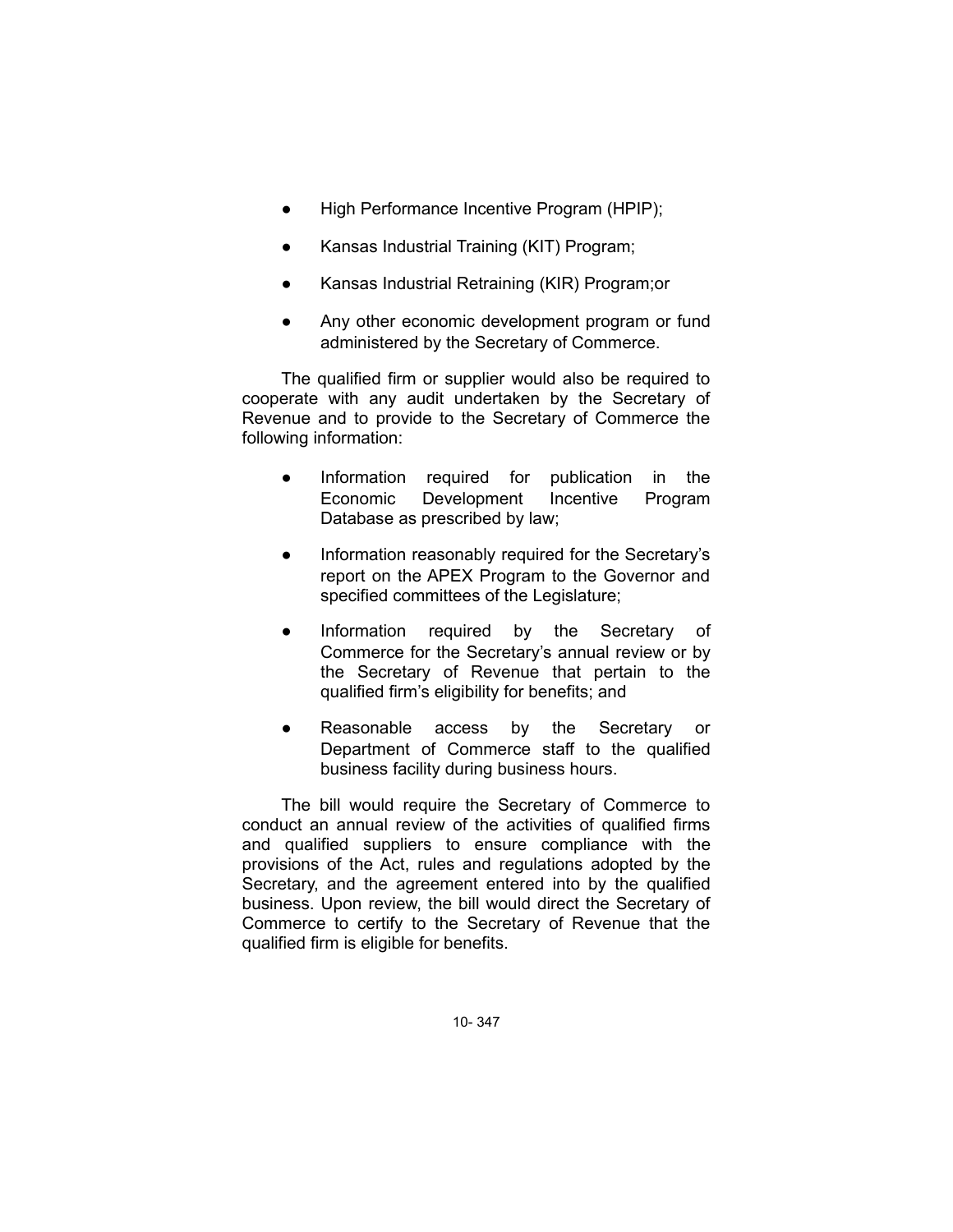The Secretary of Revenue would be tasked, in consultation with the Secretary of Commerce, to develop a form to be completed annually by qualified firms and qualified suppliers that receive benefits.

## *Investment Tax Credit (Section 3)*

The bill would authorize eligibility for both qualified firms and qualified suppliers to receive investment tax credits.

#### *Incentive*

Beginning in tax year 2022, a qualified firm or supplier that makes a qualified business investment in a qualified business facility and meets all requirements in the Act would be allowed a credit for such investment against that entity's income tax, premium tax, privilege fees, or privilege tax.

The bill would specify the credit shall be earned each taxable year based upon the amount of the qualified investment made within the taxable year. For qualified firms, the credit would be up to 15.0 percent of the qualified investment within the taxable year, as determined by the Secretary of Commerce, and would be divided into 10 equal installments to be claimed in 10 successive tax years. For qualified suppliers, the credit would be 5.0 percent for the first \$50 million in qualified investment and an additional 1.0 percent for each additional \$10 million in qualified investment, up to a maximum of \$100 million.

The bill would provide that the Secretary of Commerce would be required to set forth the percentage of the tax credit that may be refundable to the qualified firm or qualified supplier in an agreement entered into between the Secretary and the qualified firm or qualified supplier. The base percentage that would be refundable would be 50 percent. The Secretary would be permitted to provide additional percentage to be refundable up to 100 percent, depending on the qualified firm meeting specified goals set forth in the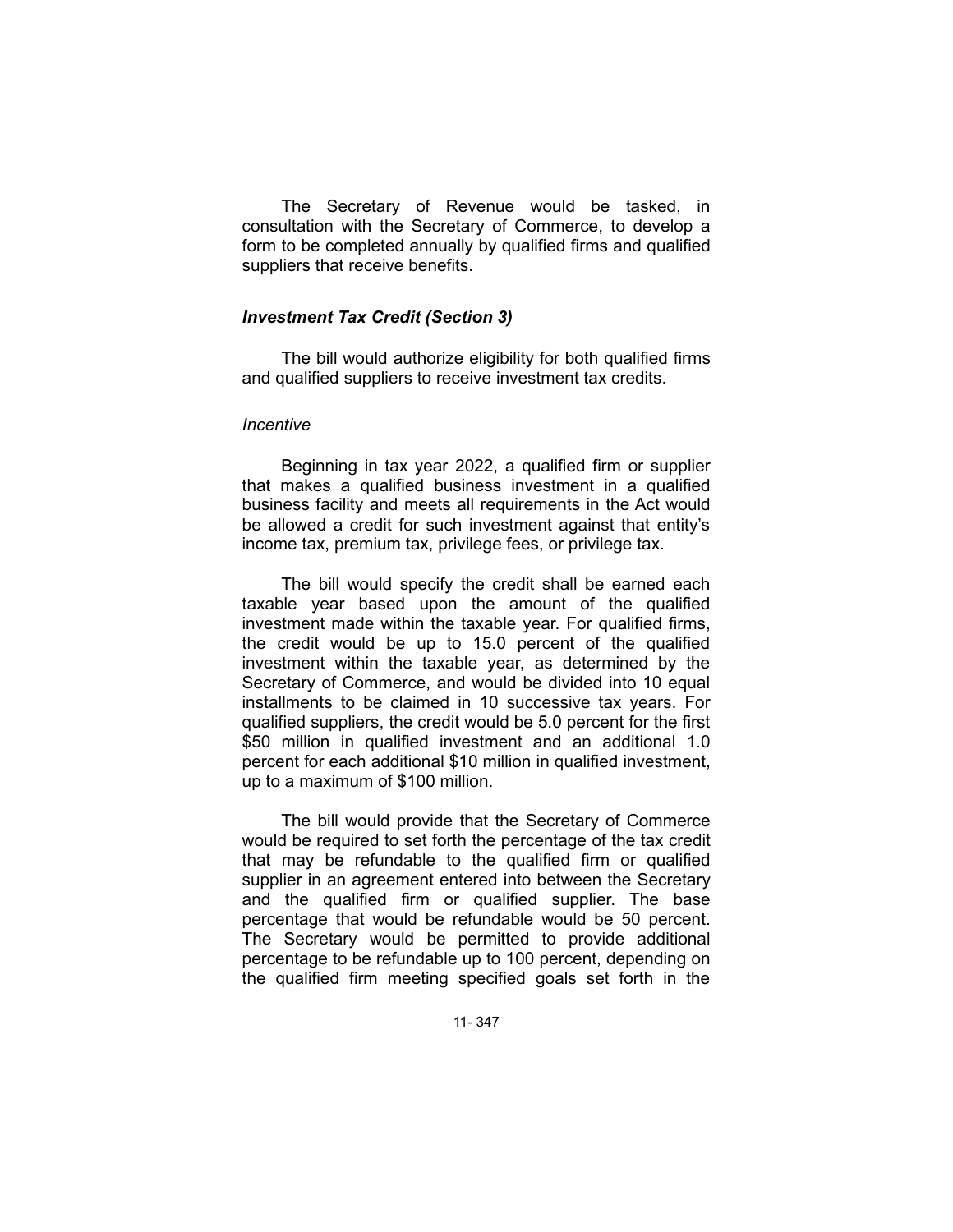agreement between the Secretary and the qualified firm. The installment portion of the tax credit that is not refunded would be permitted to be carried forward up to ten years.

The bill would require the Secretary of Commerce, in determining the percentage of the tax credit earned, to consider the following factors:

- Extent of prospective new employment;
- Quality of new jobs and wage or salary levels;
- Total amount of investment:
- Potential for development of the industry within the state; and
- Potential for ancillary industry development and indirect economic development.

The bill would also require the Secretary to base the determination of the percentage of the tax credit earned on the qualified firm or qualified supplier meeting goals that would be required to be agreed to with the Secretary, including targets for the:

- Creation of new jobs, including jobs for suppliers;
- Benefit to local, regional, or state economy, including the development of suppliers in Kansas;
- Amount of capital investment;
- Benefit to the development of the qualified firm's industry in Kansas;
- Employment, retention, and attraction of employees to remain residents of or relocate to Kansas; or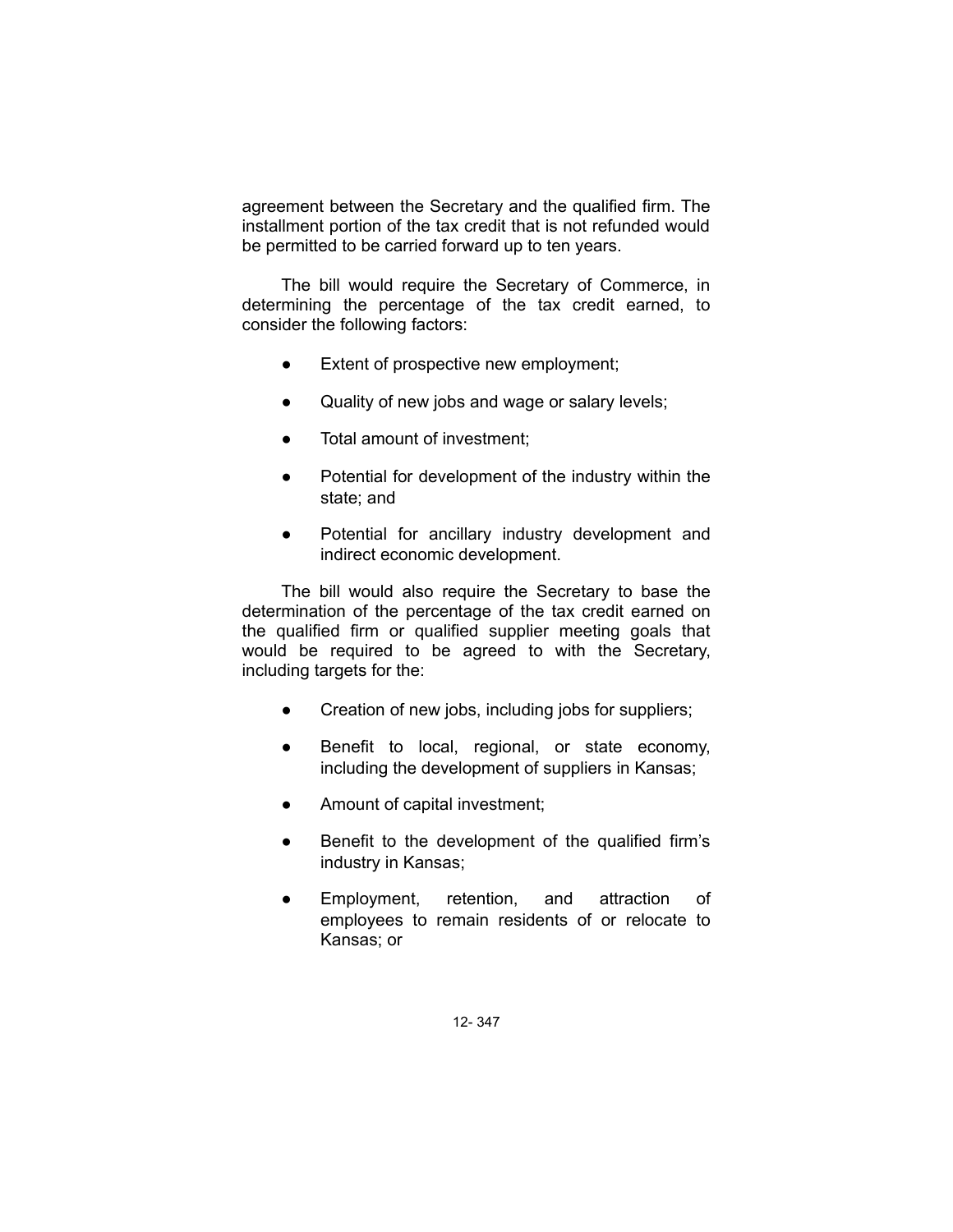Other measures consistent with the purposes of the Act.

### *Conditions*

The bill would require the Secretary of Commerce to certify the eligibility of the qualified firm or supplier in each taxable year prior to the Secretary of Revenue issuing tax credits to the qualified firm.

Should the tax credits of the qualified firm or supplier be disallowed in whole or in part by the Secretary of Commerce or the Secretary of Revenue, the bill would state the qualified firm would be liable for repayment to the State of the amount disallowed.

In order to claim the credits, the bill would require the qualified firm or supplier to provide the following information pursuant to KSA 79-32,243 as part of their tax return claiming the credits:

- Actual jobs created as a direct result of the expenditures on which such credit claims are based;
- Additional payroll generated as a direct result of the expenditures on which such credit claim is based;
- Actual jobs retained as a direct result of the expenditures on which such credit claim is based;
- Additional revenue generated as a direct result of the expenditures on which such credit claim is based;
- Additional sales generated as a direct result of the expenditures on which such credit claim is based;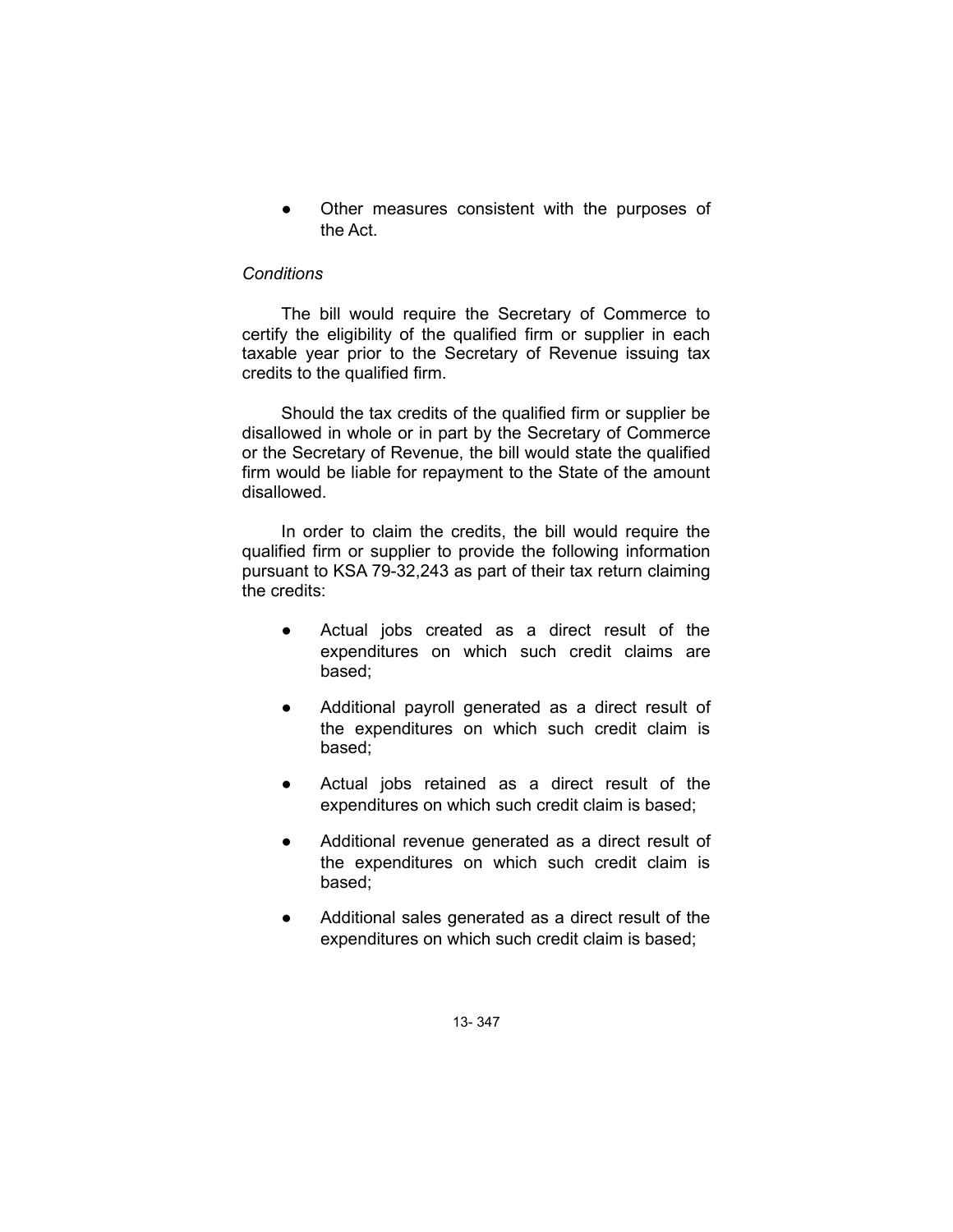- Total employment and payroll at the end of the tax year in which the credits are claimed; and
- Further information as required by the Secretary of Revenue.

The bill would prohibit the denial of investment tax credits based solely on the information provided.

## *Partial Retention of Payroll Withholding Tax (Section 4)*

The bill would specify only qualified suppliers are eligible to receive a partial retention of employee payroll withholding taxes.

## *Incentive*

The bill, starting in taxable year 2022, would allow a qualified supplier who meets the requirements of the Act to be eligible to retain up to 65.0 percent of its Kansas payroll withholding taxes for up to ten successive years. The bill would authorize the Secretary of Commerce to determine the percentage of Kansas payroll withholding taxes retained and duration of the benefit.

The bill would require the Secretary to consider, at a minimum, the following factors when determining the amount of benefits for a qualified supplier:

- Extent of prospective new employment;
- Quality of new jobs and wage or salary levels;
- Total amount of investment:
- Potential for development of the industry within the state; and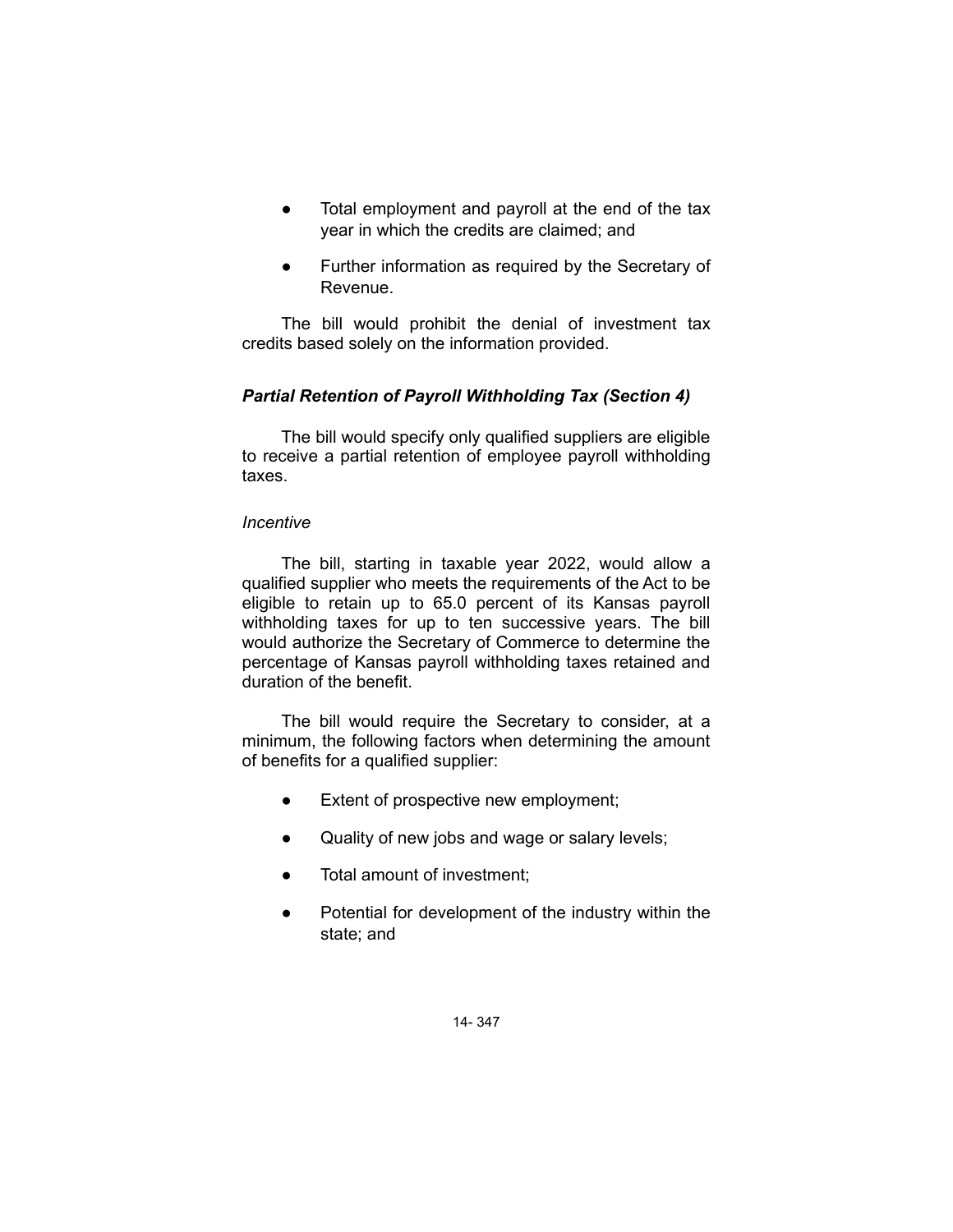Other measures or goals of the Secretary consistent with the purposes of the Act.

The bill would prohibit any payroll tax retention by a qualified supplier until after the qualified firm that selected the qualified supplier has commenced commercial operations as established in the Act.

## *Third-party Employer Eligibility*

The bill would authorize a qualified supplier to utilize or contract with a third-party employer and still receive payroll tax retention benefits. The bill would require the third-party employer to meet the following criteria:

- Serve as the legal employer of the qualified supplier's employees providing service to the qualified supplier;
- Perform such services in Kansas; and
- Be subject to the Kansas Withholding and Declaration of Estimated Tax Act.

## *Agreement*

To receive the payroll tax retention benefit, the qualified supplier would be required to submit an application to the Secretary of Commerce and provide all information requested by the Secretary. If the Secretary approves the request, an agreement would be established between the Secretary and the qualified supplier to include, but not be limited to, the following elements:

- Terms and conditions of the Secretary;
- Percentage of payroll withholding taxes to be retained each year; and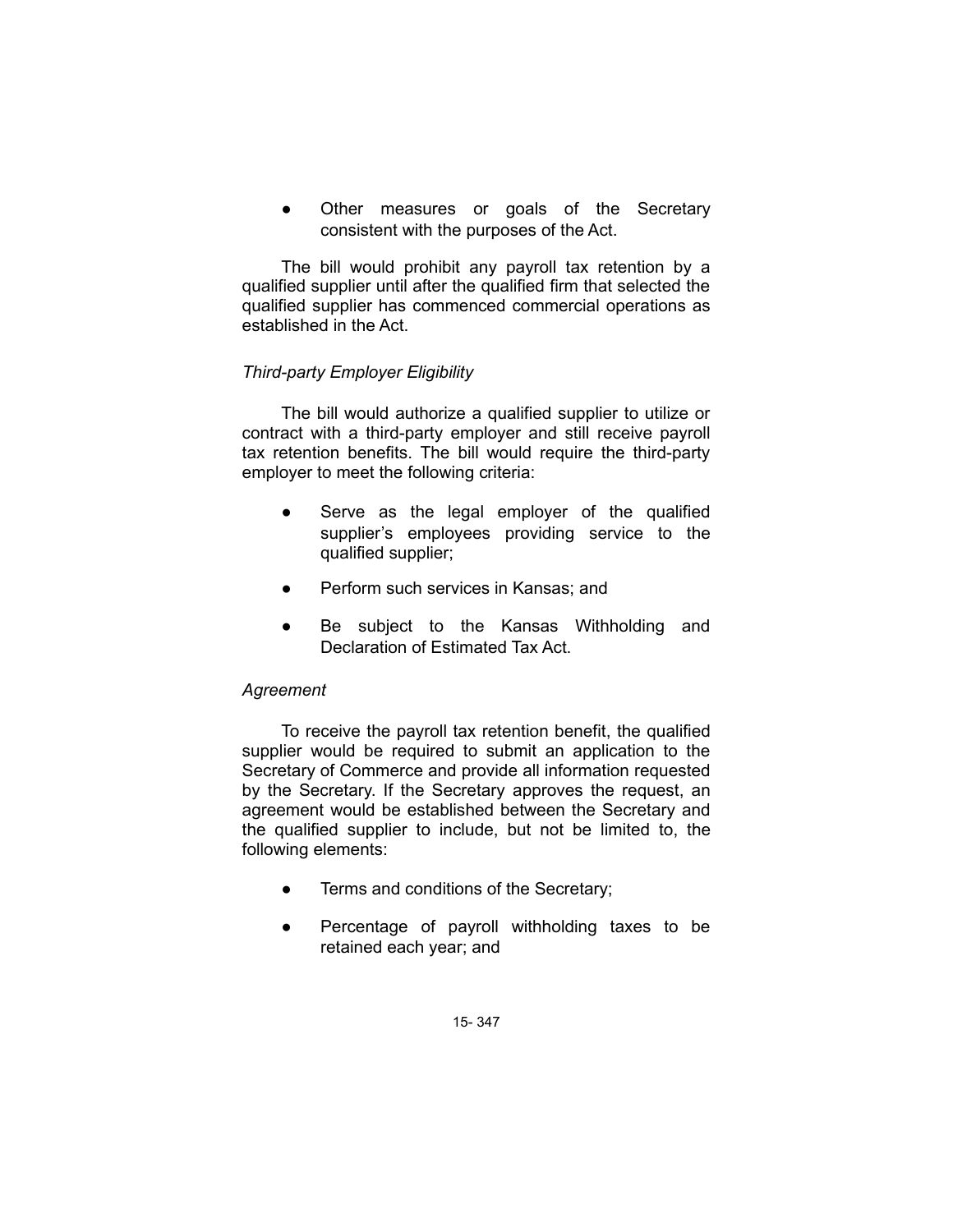Any requirements or performance targets as determined by the Secretary.

Should the qualified supplier breach the agreement or the conditions of the Act, the bill would require the qualified supplier to pay the State an amount equal to all Kansas payroll withholding taxes retained by the qualified supplier or remitted to the qualified supplier by a third-party.

### *Certification*

The bill would require the Secretary of Commerce to annually certify the following information to the Secretary of Revenue:

- That the qualified supplier is eligible to receive benefits under the Act and the terms of agreement;
- Number of employees;
- Amount of gross wages being paid to each employee; and
- Percentage of payroll withholding taxes to be retained.

The bill would require the qualified supplier to submit the amount of Kansas payroll withholding tax being retained by the qualified supplier to the Kansas Department of Revenue.

## *Reimbursement of Total Payroll (Section 5)*

Under the bill, only qualified firms would be eligible to receive partial reimbursement for total payroll costs.

#### *Incentive*

Starting July 1, 2022, the bill would allow a qualified firm to receive partial reimbursement of total payroll costs paid to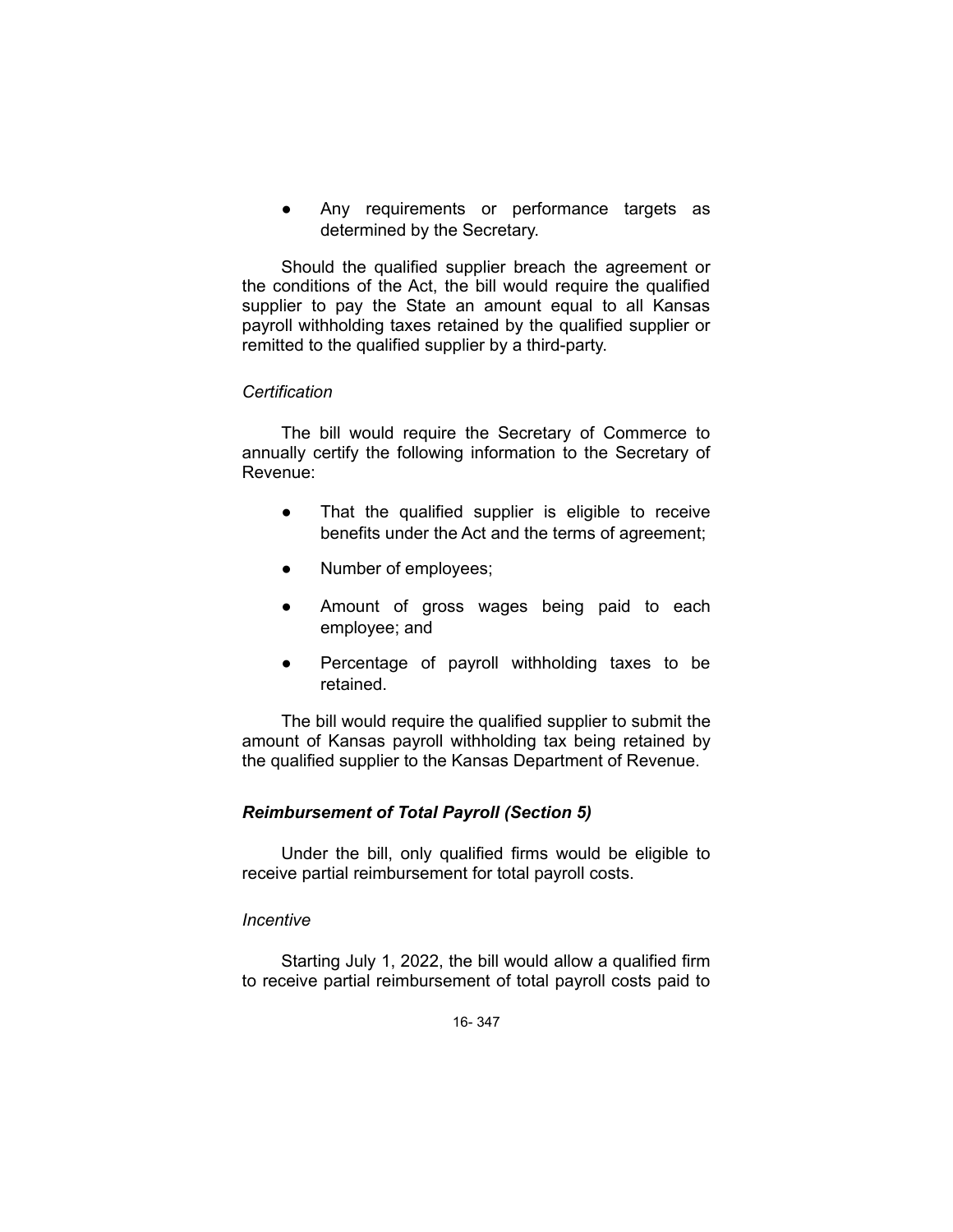the employees of the qualified business facility during a taxable year, as approved by the Secretary of Commerce.

The bill would limit the amount of the payroll reimbursement for each taxable year at 7.5 percent of the total payroll cost of the qualified firm in the taxable year for up to 10 successive years. The percentage of reimbursement and number of successive years would be determined by the Secretary. The Secretary would be permitted to increase the percent of the total payroll cost to be reimbursed up to 10.0 percent with approval of the State Finance Council, which would require an affirmative vote of the Governor and the majority of the legislative members of the State Finance Council.

#### *Eligibility*

The qualified firm would become eligible for such reimbursements when the Secretary determines the qualified firm met the following requirements:

- Enters into an agreement with the Secretary; and
- Commences construction of the qualified business facility; or
- Commences commercial operations at the qualified business facility.

#### *Requirements*

The bill would require the qualified firm, to be eligible, to must meet the eligibility requirements of the Act and enter into an agreement with the Secretary that details the percentage of reimbursement, number of successive years, and such terms and conditions determined by the Secretary. The bill would prohibit a claim for reimbursement for payroll costs from being paid unless the following requirements are met: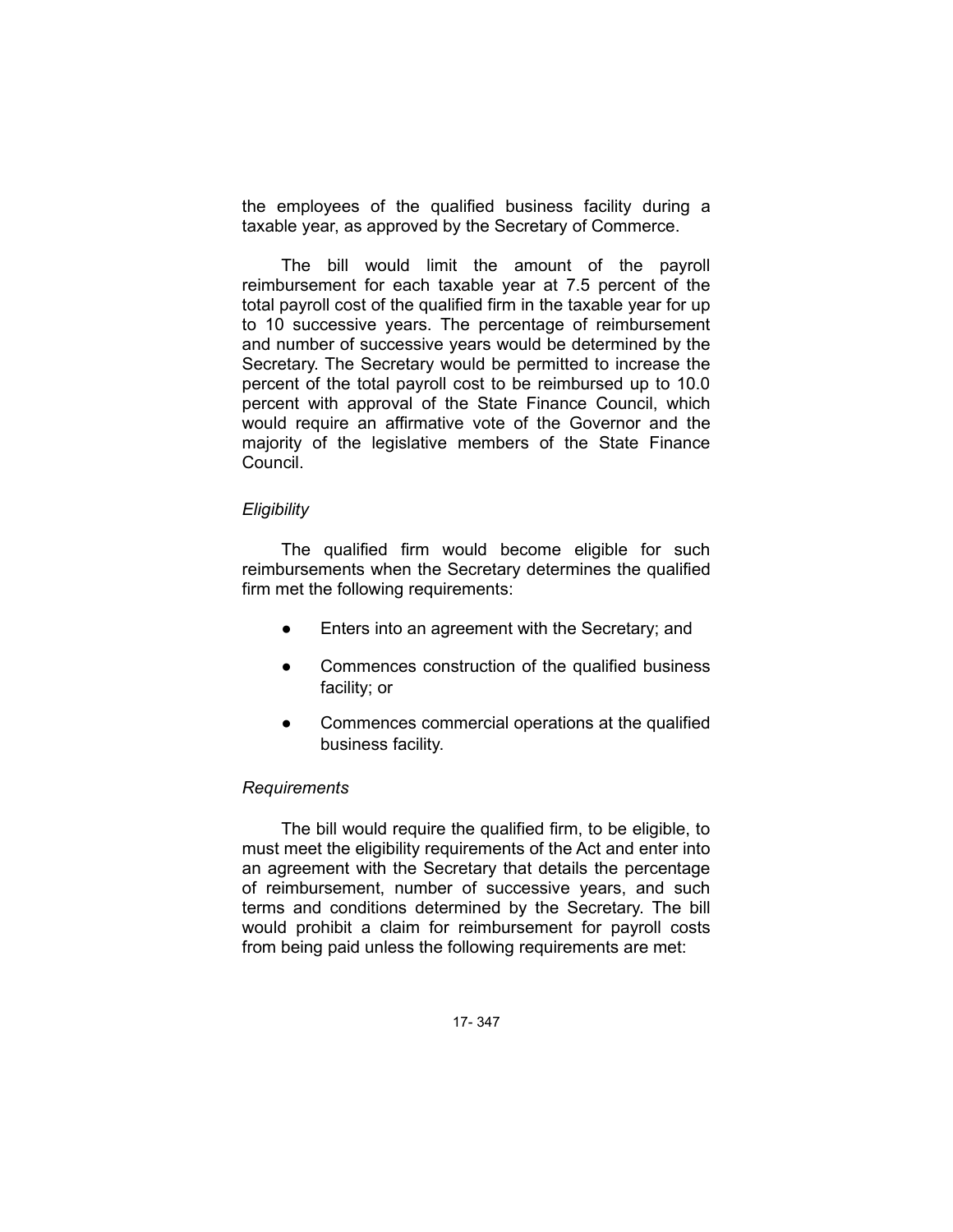- The qualified firm has met all requirements in the Act;
- The Secretary has certified that the qualified firm has met all requirements for the taxable year being claimed; and
- The qualified firm has filed a claim with the Secretary in the form and manner required by the Secretary including evidence showing the amount of total payroll costs for the year being claimed.

### *Payment*

The bill would require all payroll reimbursements to be paid from the Attracting Powerful Economic Expansion Payroll Incentive Fund and would be subject to appropriations. If the qualified firm breaches the terms and conditions of the agreement for incentives, the reimbursement of total payroll costs would be required to be repaid to the state.

## *Attracting Powerful Economic Expansion Payroll Incentive Fund (Section 6)*

The bill would establish the Attracting Powerful Economic Expansion Payroll Incentive Fund within the state treasury. The fund would be administered by the Secretary of Commerce and used only for partial reimbursement of qualified firms for total payroll costs. Expenditures from the fund would be subject to appropriations.

## *Reimbursement of Eligible Employee Training and Education Expenses (Section 7)*

Both qualified firms and qualified suppliers would be eligible to receive reimbursements for eligible employee training and education expenses.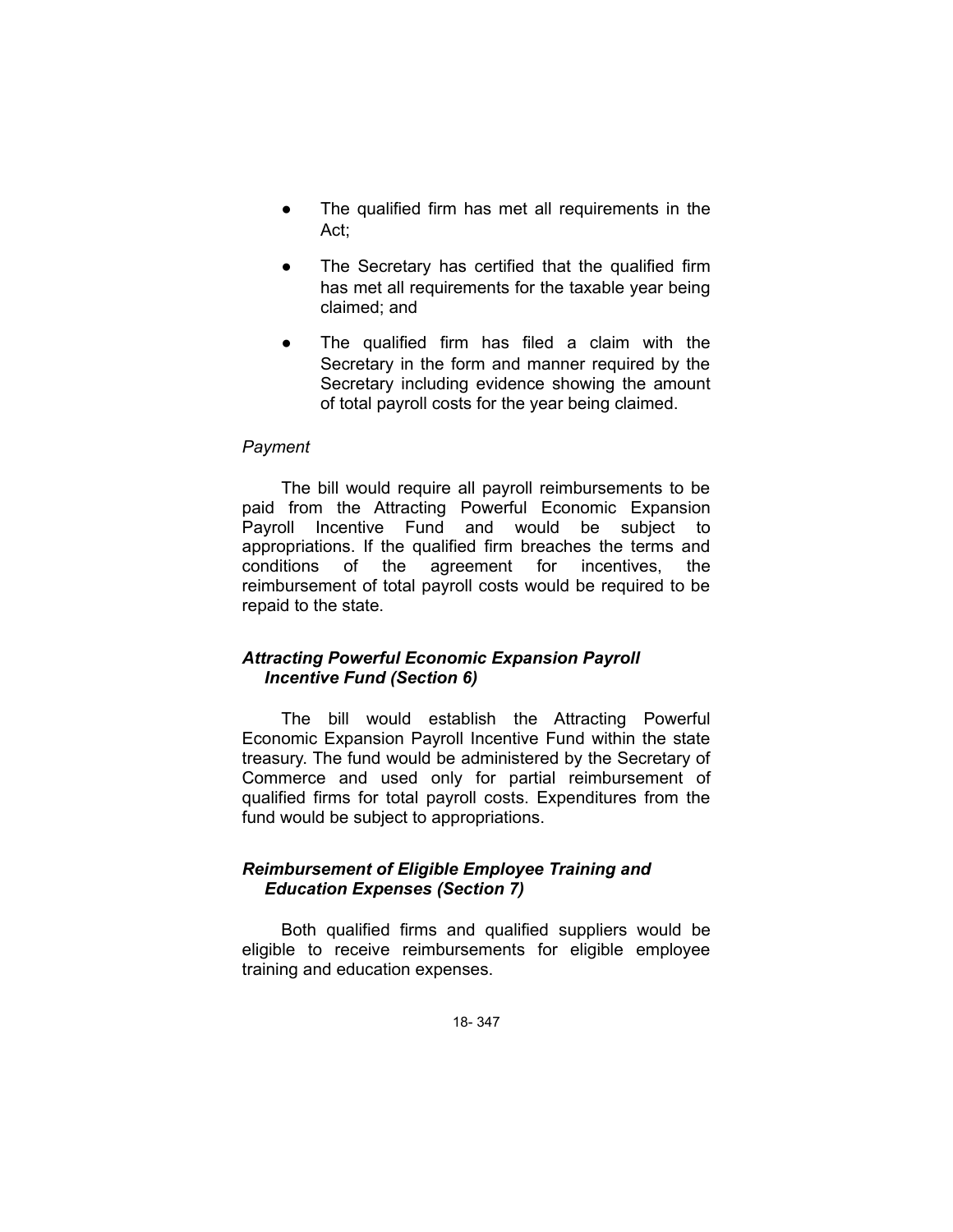## *Incentive*

Starting July 1, 2022, the bill would authorize a qualified firm or qualified supplier that meets the requirements of the Act and enters into an agreement with the Secretary of Commerce to be eligible for a reimbursement of up to 50.0 percent of training and education eligible expenses for the purpose of educating and training new employees. Each qualified firm would be eligible for up to \$5 million annually for up to five successive years, as determined by the Secretary. Each qualified supplier would be eligible to receive up to \$250,000 annually.

#### *Qualified Firms Eligibility*

Under the bill, qualified firms would be eligible for reimbursement commencing with the year in which the firm enters into an agreement with the Secretary, commences construction of its qualified business facility, or commences commercial operation of its qualified business facility.

## *Qualified Supplier Eligibility*

Under the bill, qualified suppliers would be eligible beginning in the year in which the qualified firm that selected the qualified supplier for eligibility commences commercial operation at the qualified business facility. Only training and education expenses for new employees employed in Kansas would be eligible for reimbursement.

#### *Requirements*

The bill would require qualified firms and suppliers to annually submit an application to the Secretary, in the manner of and with information requested by the Secretary, in order to be certified as eligible to receive the reimbursement. The bill would prohibit reimbursements from being issued unless the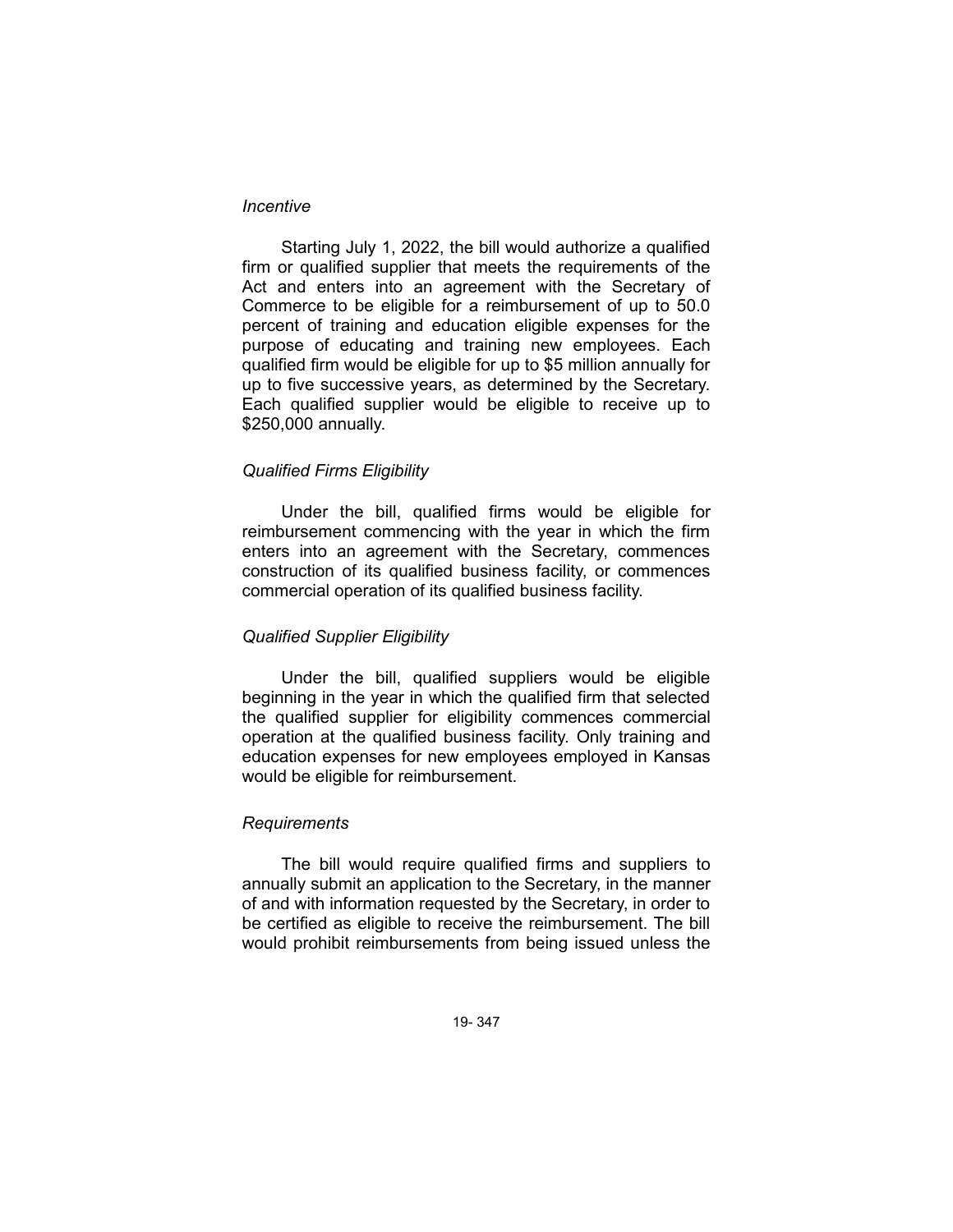qualified firm or supplier was certified by the Secretary as meeting all the requirements of the Act.

The percentage of reimbursement and number of successive years would be determined by the Secretary. When making the determination, the bill would require the Secretary to take into account the following factors:

- Extent of prospective new employment;
- Quality of new jobs and wage or salary levels;
- Total amount of investment:
- Potential for development of the industry within the state;
- Potential for ancillary industry development and indirect economic development; and
- Other measures or goals of the Secretary consistent with the purposes of the Act.

#### *Payment*

All reimbursements would be made from the Attracting Powerful Economic Expansion New Employee Training and Education Fund and would be subject to appropriation. If a qualified firm or qualified supplier breaches the terms and conditions of the agreements for incentives, reimbursements to such firm or supplier would be required to be repaid to the state.

## *Attracting Powerful Economic Expansion New Employee Training and Education Fund (Section 8)*

The bill would establish the Attracting Powerful Economic Expansion New Employee Training and Education Fund within the state treasury. The fund would be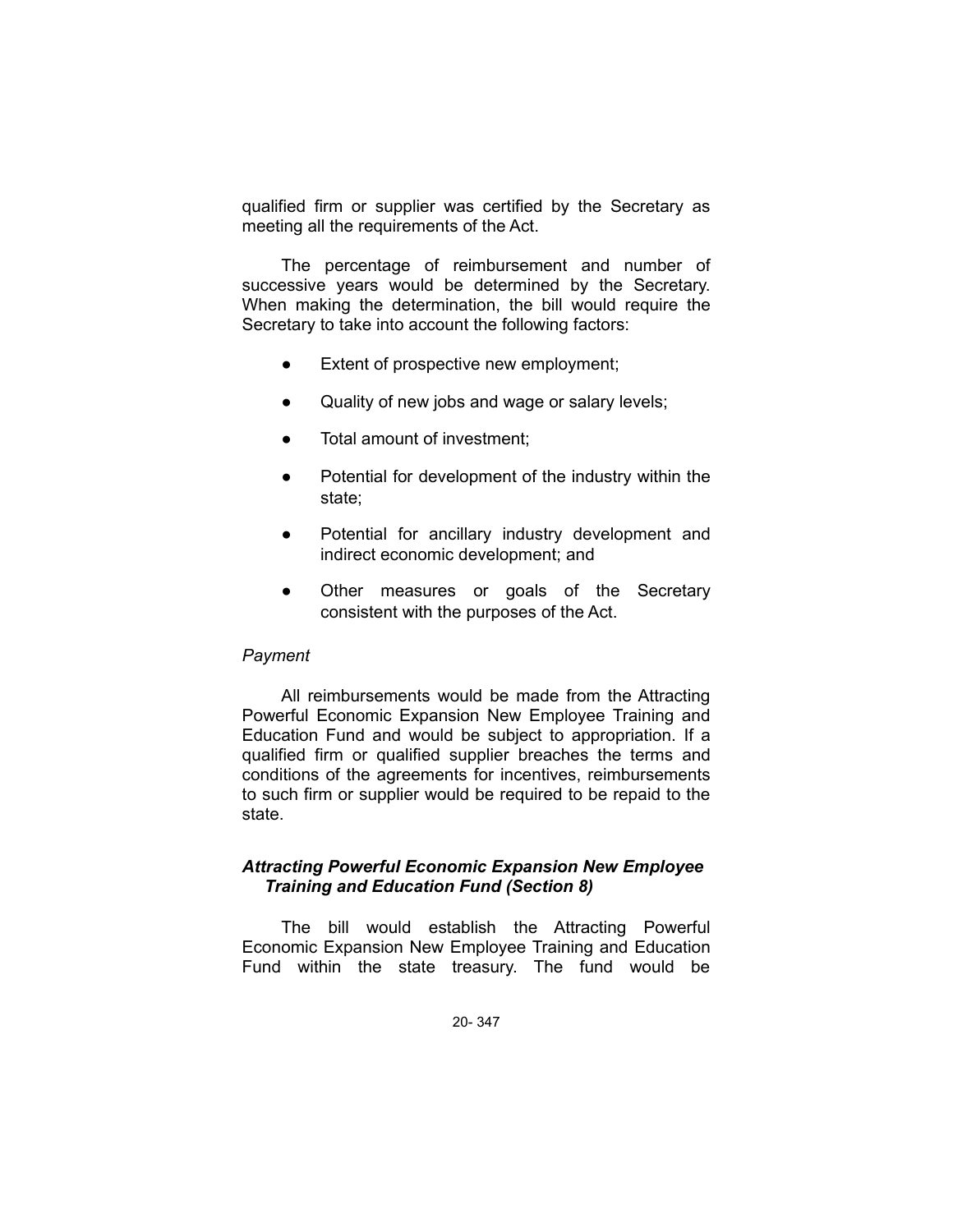administered by the Secretary of Commerce for the purpose of reimbursing qualified firms and suppliers for eligible education and training expenses under the Act. The fund would be subject to appropriation.

## *Sales Tax Exemption (Section 9)*

Both qualified firms and qualified suppliers would be eligible to receive sales tax exemptions under the Act.

### *Incentive*

Under the bill, on and after July 1, 2022, the qualified firm or qualified supplier would receive a sales tax exemption for all tangible personal property or services purchased by the qualified firm or supplier for the purpose of constructing, reconstructing, enlarging, or remodeling a qualified business facility.

## *Eligibility*

Qualified firms would become eligible for the exemption on the day they commence construction of the qualified business facility unless an earlier date is provided in the agreement with the Secretary.

Qualified suppliers would be eligible upon selection by the qualified firm pursuant to the Act.

Both qualified firms and qualified suppliers would be required to be approved by, and enter into an agreement with, the Secretary. The exemption would be valid until either the completion of construction of the qualified business facility or the date specified in the agreement with the Secretary.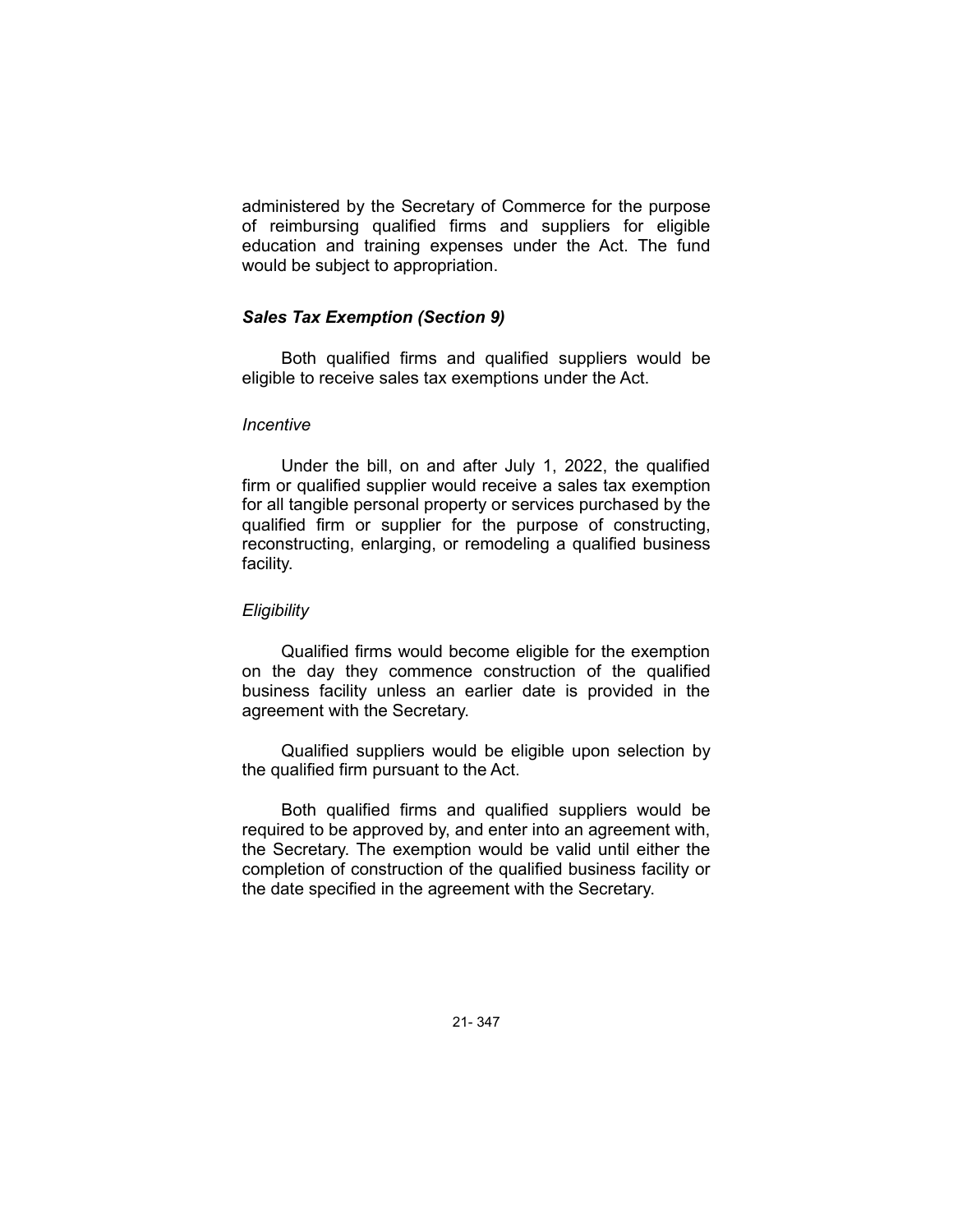### *Conditions*

The bill would require the Secretary of Commerce to provide notice to the Secretary of Revenue regarding any approval of sales tax exemptions. The Secretary of Revenue shall issue no exemptions to a qualified firm or supplier until certification from the Secretary of Commerce is received.

All sales tax exemptions shall be revoked by the Secretary of Revenue upon notification from the Secretary of Commerce that a qualified firm or supplier has been disapproved by the Secretary of Commerce. If the qualified firm or supplier breaches the terms and conditions of the agreement for incentives, the amount of sales tax exempted would be required to be repaid to the state.

## *Reporting Requirements (Section 10)*

The bill would require the Secretary to transmit a report based upon information received from qualified firms and qualified suppliers receiving benefits on or before January 31 of each year to the following entities:

- The Office of the Governor;
- The Senate Committee on Assessment and Taxation;
- The Senate Committee on Commerce;
- The House Committee on Taxation;
- The House Committee on Commerce, Labor and Economic Development; and
- Any successor committees to those listed in the Act.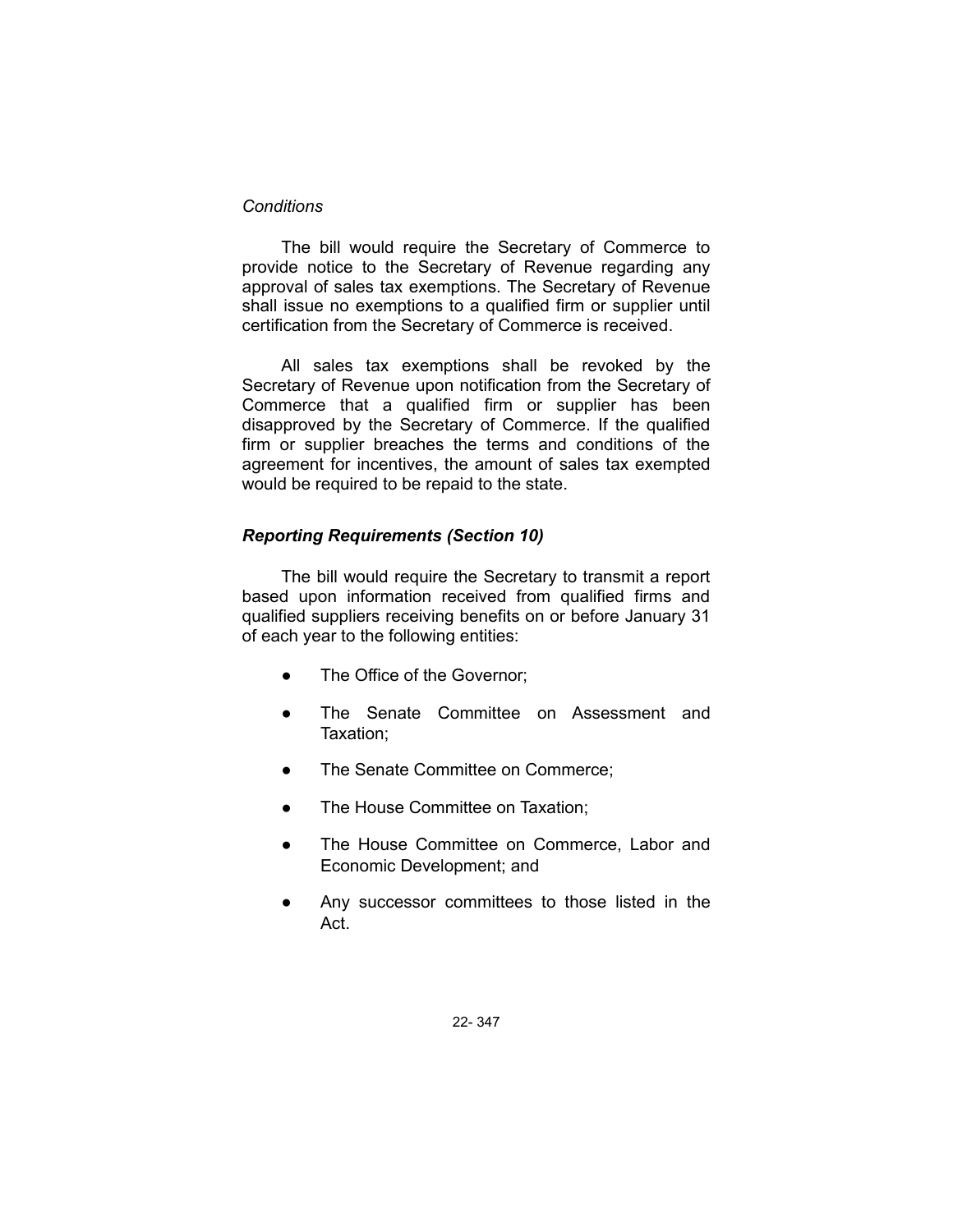The report would be based on information received by the Secretary from qualified firms and suppliers and include, but not be limited to, the following information:

- Names of qualified firms or qualified suppliers;
- Types of qualified firms or qualified suppliers utilizing the Act;
- Location of such qualified firms and suppliers and their location, description, and economic impact upon the State of Kansas;
- Cumulative number of new employees hired and the number of new employees hired in that calendar year;
- Wages paid to new employees;
- Annual and cumulative amount of investments made;
- Annual amount of each benefit provided under the Act;
- Estimated net state fiscal impact, including direct and indirect new state taxes derived from new employees;
- An estimate of the multiplier effect on the Kansas economy;
- Any material defaults by a qualified firm or qualified supplier of the terms of any agreement for incentives under the Act;
- The percentage of the business of a qualified supplier that is with the qualified firm that designated the qualified supplier; and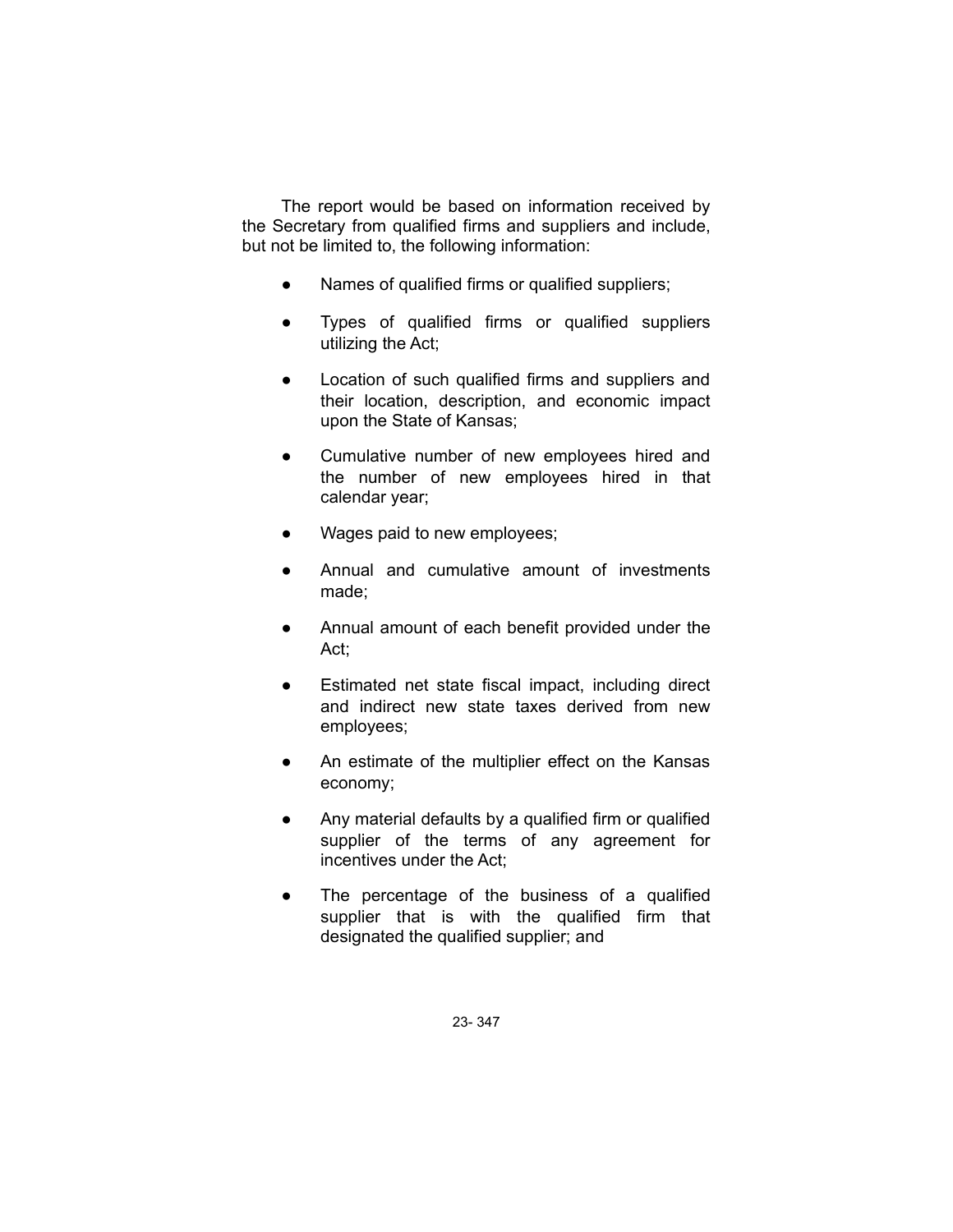The number of employees of the qualified firm and qualified supplier residing in Kansas and every other state.

The bill would also require the Secretary to report the number of projects that may qualify for incentives under the Act to the chairpersons of the Senate Committee on Commerce and the House Committee on Commerce, Labor and Economic Development on a quarterly basis.

## *Corporate Tax Rate Adjustment (Section 11)*

Beginning in fiscal year 2022, the bill would require the Secretary of Commerce to certify to the Secretary of Revenue, Director of the Budget, and Director of Legislative Research of the entering into an initial agreement for incentives under the Act by a qualified firm and commencement of construction on a qualified business facility.

When certification is received, the bill would require the Secretary of Revenue to reduce the corporate tax rate for the next tax year by 0.5 percent, until reduced to 0.0 percent.

The Secretary of Revenue would be required to report any reduction in corporate income tax rates to the following individuals:

- Chairperson of the Senate Committee on Assessment and Taxation;
- Chairperson of the Senate Committee on Commerce;
- Chairperson of the House Committee on Commerce, Labor and Economic Development;
- Chairperson of the House Committee on Taxation; and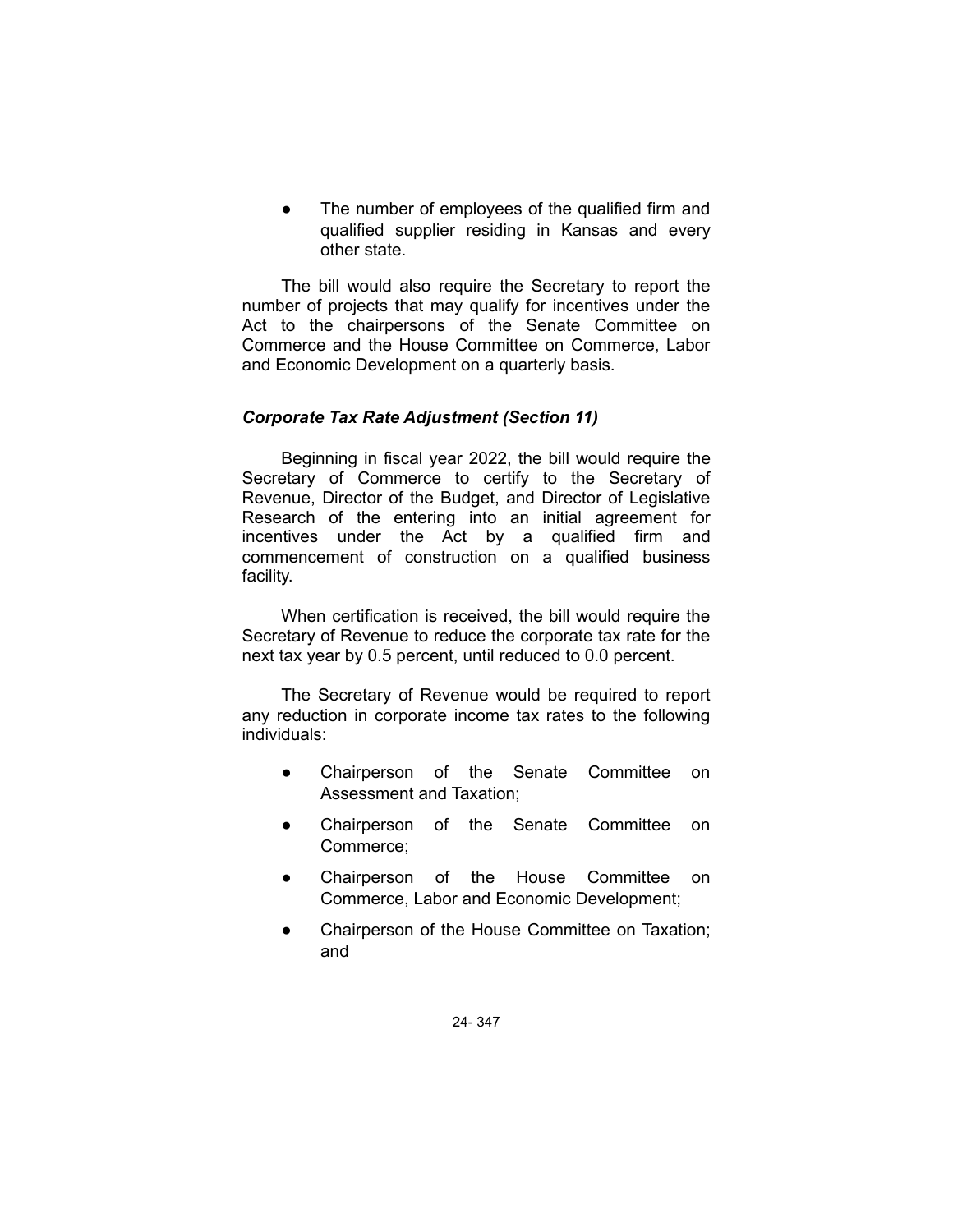The Governor.

The bill would require notice of the rate reduction to be published in the *Kansas Register* prior to September 15 of the calendar year before the tax year in which the reduction would take effect.

### *Relocation Costs and Incentives (Section 12)*

Under the bill, qualified firms would be eligible for annual reimbursement of up to 50.0 percent of relocation incentives and expenses provided to incentivize employees who are not Kansas residents to relocate their primary residence to Kansas and become Kansas residents. Reimbursements would be limited to \$1 million per year per qualified firm and would be permitted for up to 10 successive years. Reimbursements would be subject to appropriations and would be paid from the Attracting Powerful Economic Expansion Kansas Residency Incentive Fund.

In order to seek reimbursement, qualified firms would be required to submit to the Secretary a Kansas residency incentive plan describing the expected costs of each component of the plan. The reimbursement percentage would be subject to the qualified firm meeting goals for incentivizing employees to become Kansas residents.

If the qualified firm breaches any of the terms or conditions of the agreement under the Act, the qualified firm would be required to remit any reimbursements to the state.

### *Attracting Powerful Economic Expansion Kansas Residency Incentive Fund (Section 13)*

The bill would establish the Attracting Powerful Economic Expansion Kansas Residency Incentive Fund within the state treasury. The fund would be administered by the Secretary of Commerce for the purpose of reimbursing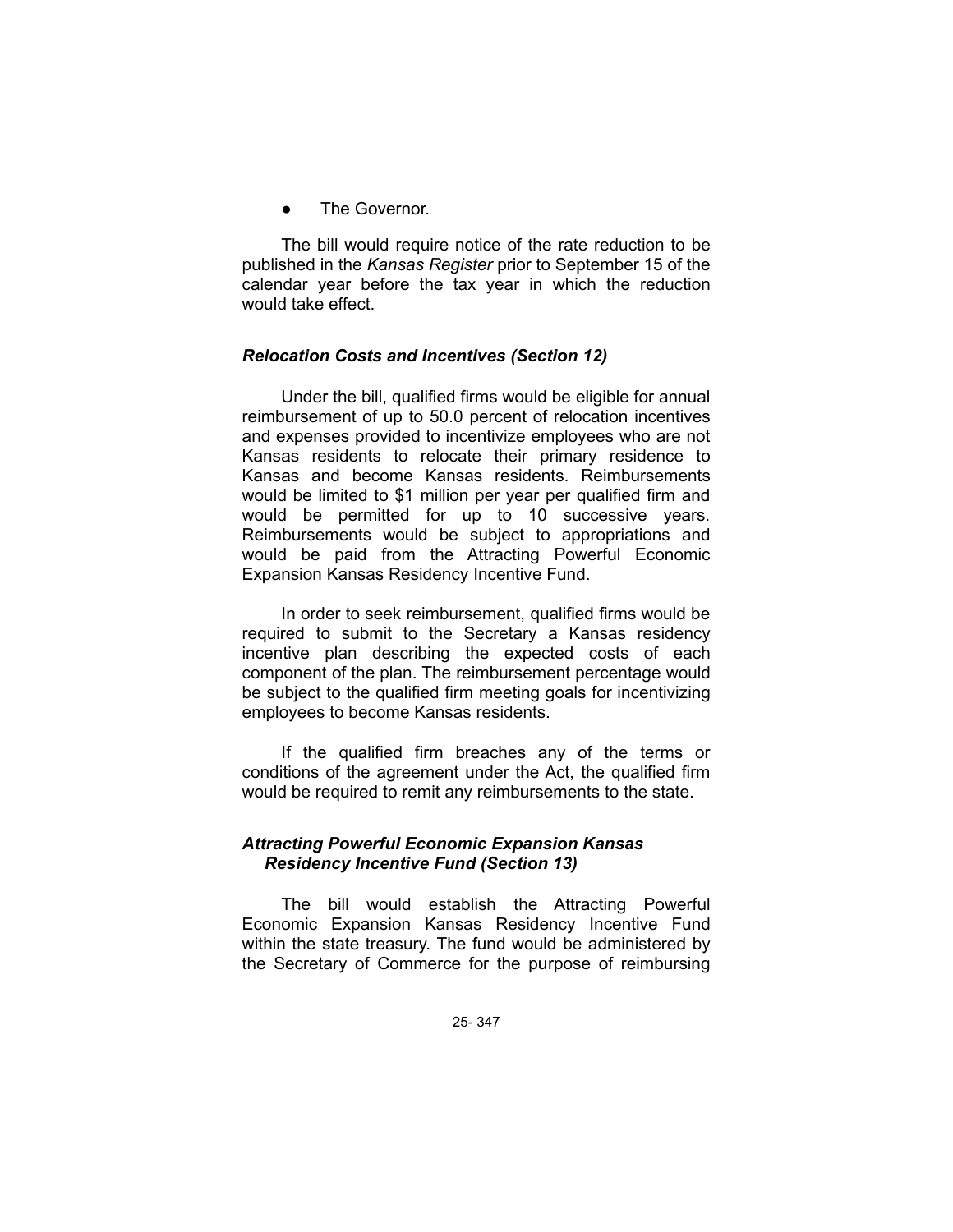qualified firms for expenses incurred in a Kansas residency incentive plan for employees under the Act. The fund would be subject to appropriations.

#### *Tax Amendments (Section 14 & 15)*

The bill would amend law regarding corporate income tax by stating that the rate is subject to adjustment based upon provisions within the Act.

The bill would also amend law to exempt from the collection of sales tax all sales of tangible personal property or services purchased by a qualified firm or qualified supplier for the purpose of constructing, reconstructing, enlarging, or remodeling a qualified business facility.

The exemption would require the qualified firm or qualified supplier to obtain a tax exemption certificate to provide to all suppliers in order to receive said exemption.

The bill would require the contractor, upon completion of the project, to provide the qualified firm or supplier with a sworn statement that all purchases made were entitled to sales tax exemption. The bill would require the contractor to retain copies of all invoices for five years and be subject to audit by the Director of Taxation.

Any contractor, agent, employee, or subcontractor who makes a purchase under the certification of exemption for purposes other than the construction of the qualified business facility would be deemed guilty of a misdemeanor and subject to penalties.

#### **Background**

The bill was introduced by the Senate Committee on Commerce at the request of a representative of the Department of Commerce.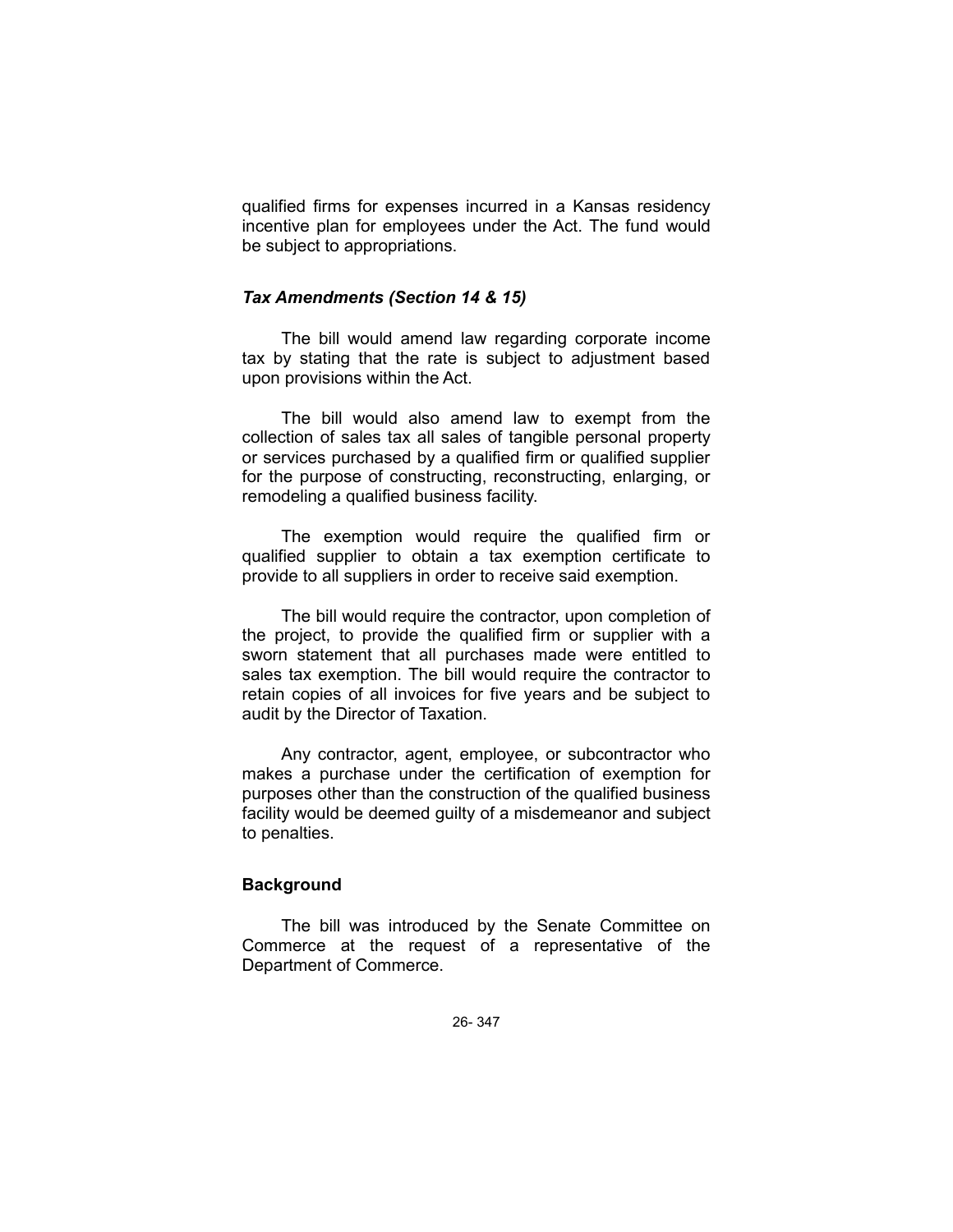## *Senate Committee on Commerce*

In the Senate Committee hearing on January 19 and January 20, 2022, **proponent** testimony was provided by representatives of the Department of Commerce, Chamber of Lawrence, Greater Wichita Partnership, Kansas Chamber, Overland Park Chamber of Commerce, and Shawnee Chamber of Commerce. Proponents generally stated the need for the Act in order to compete for large economic development projects currently going to other states with robust incentive programs. Written-only proponent testimony was provided by representatives of Greater Hutch, Greater Kansas City Chamber of Commerce, Greater Topeka Chamber of Commerce, Kansas Board of Regents, Kansas Economic Development Alliance, Lenexa Chamber of Commerce, Pittsburg Area Chamber of Commerce, Salina Area Chamber of Commerce, Southeast Kansas Regional Planning Commission, and Wyandotte Economic Development Council.

**Opponent** testimony was provided by a representative of the Kansas Policy Institute. The opponent generally stated concerns for the potential cost to the state as well as the lack of fairness provided to existing Kansas businesses.

No neutral testimony was provided.

The Senate Committee adopted amendments to:

- Remove the refundable element of the Investment Tax Credit;
- Add a 0.5 percent corporate tax reduction for the taxable year following the receipt of any benefits by a qualified firm or supplier under the Act; and
- Make various technical changes to the bill.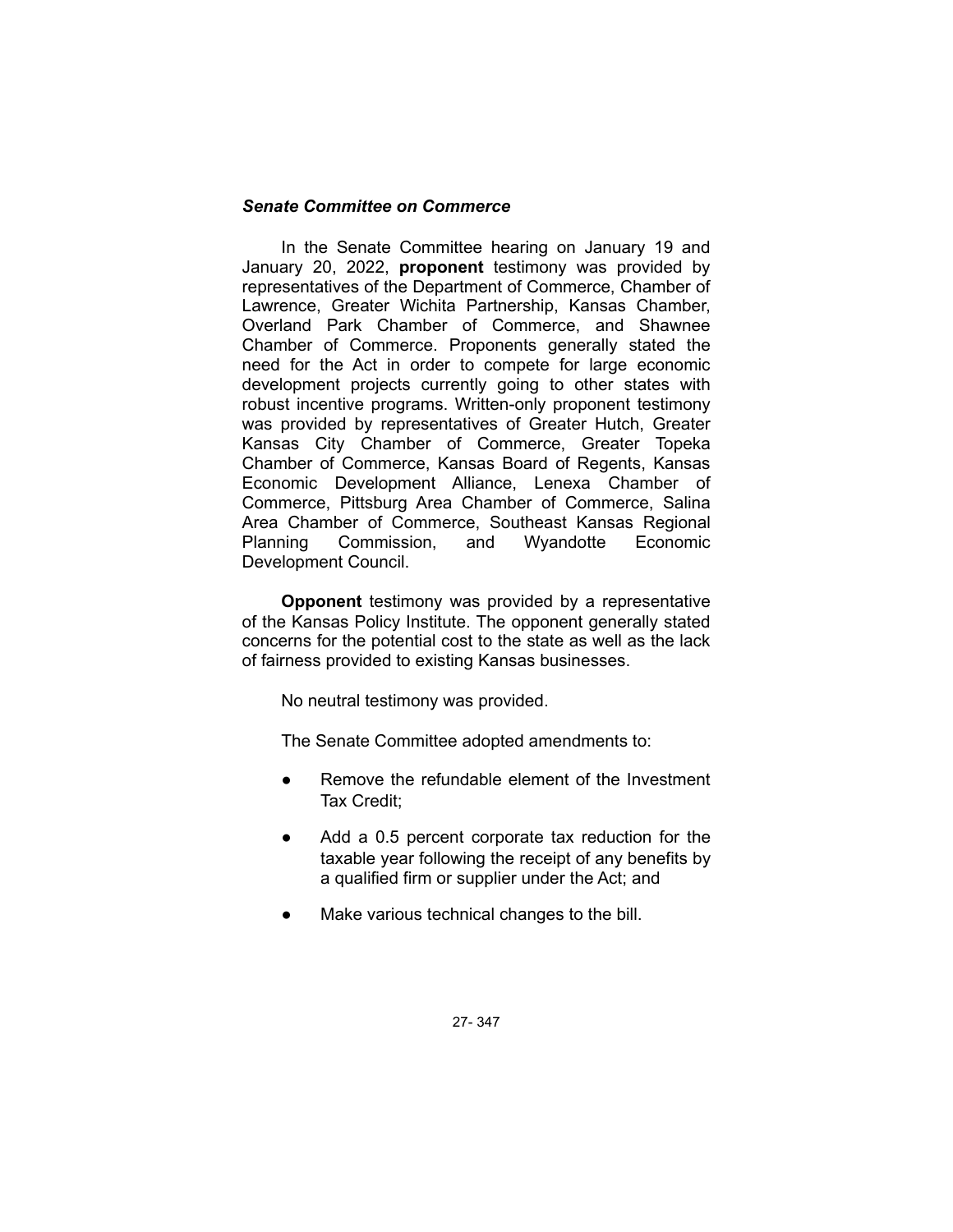## *Senate Committee of the Whole*

The Senate Committee of the Whole amended the bill to:

- Establish a sunset of March 31, 2023, on and after which no new agreements with a qualified firm or qualified supplier may be entered into by the Secretary of Commerce;
- Define the term "foreign trade zone";
- Amend the definition of "qualified supplier";
- Amend requirements under which a qualified firm must repay benefits;
- Clarify qualified firms and suppliers are disqualified from receiving benefits under any other economic development program administered by the Department of Commerce; and
- Clarify that qualified suppliers must be certified by the Secretary of Commerce prior to receiving the sales tax exemption.

# *House Committee on Commerce, Labor, and Economic Development*

In the House Committee hearing, **proponent** testimony was provided by representatives of the Department of Commerce, Chamber of Wichita, Greater Kansas City Chamber of Commerce, Kansas Chamber of Commerce, Overland Park Chamber of Commerce, and Shawnee Chamber of Commerce. Proponents stated the bill was necessary for Kansas to compete with other states for large economic development projects and requested the House Committee make the investment tax credit refundable.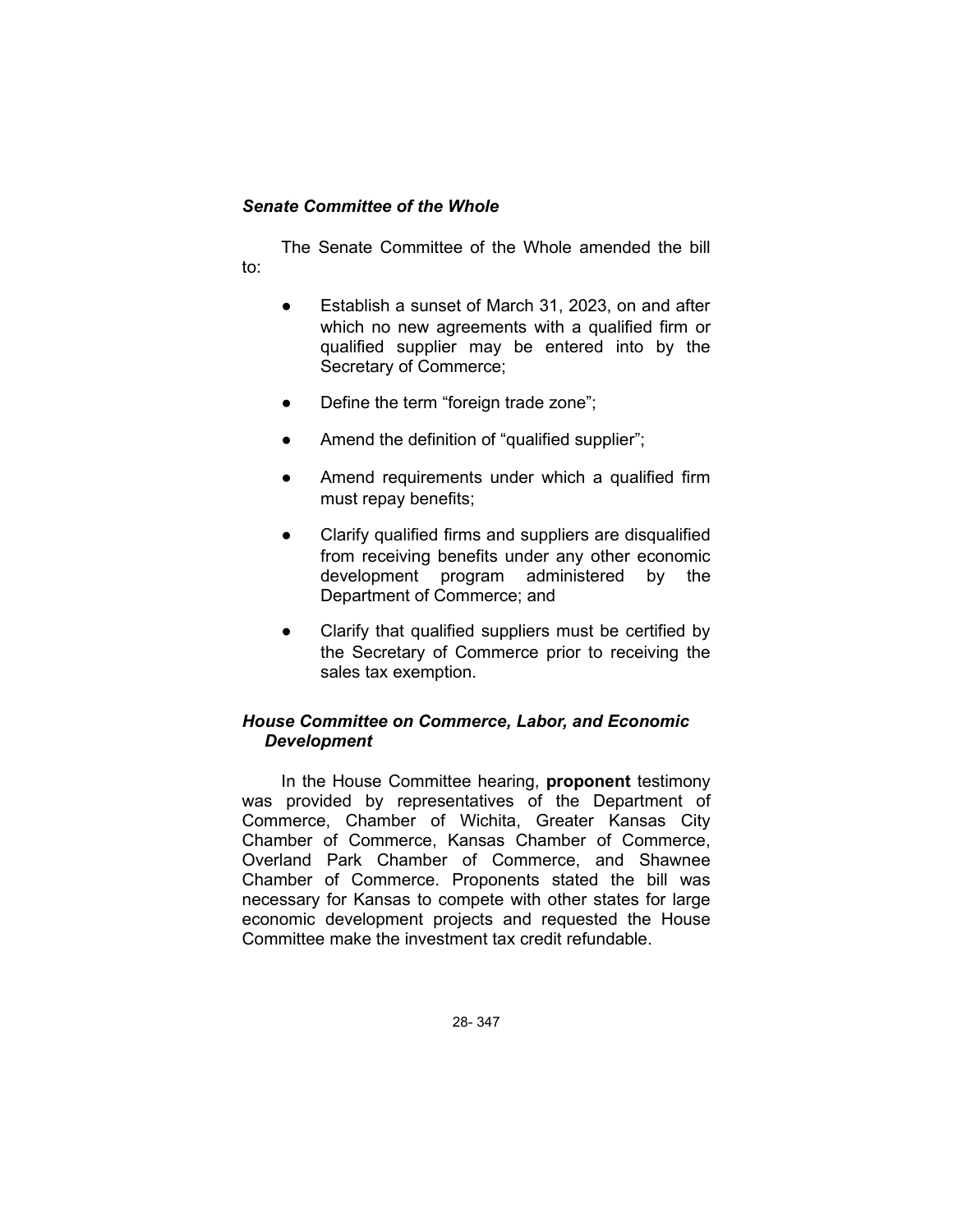Written-only proponent testimony was provided by representatives of the Chamber of Lawrence, Civic Council of Greater Kansas City, Greater Hutch Economic Development, Greater Topeka Chamber of Commerce, Greater Wichita Partnership, Lenexa Chamber of Commerce, METL: The Chambers of Commerce of Manhattan, Emporia, Topeka, and Lawrence, NetChoice, Olathe Chamber of Commerce, and Wyandotte Economic Development Council.

**Opponent** testimony was provided by a representative of the Kansas Policy Institute. The opponent stated concerns for the potential cost to the state to pursue a single business investment and concerns regarding the potential adverse consequences to existing Kansas businesses.

Written-only neutral testimony was provided by a representative of the Mercatus Center at George Washington University.

The House Committee amended the bill to eliminate a partial property tax incentive, add a relocation incentive, add requirements for State Finance Council approval of certain incentives and the initial offer of incentives, expand the investment tax credit period from three to ten years, change the definition of "qualified business facility employee," require qualified suppliers to be located in Kansas, extend the sunset of the program to May 1, 2024, limit the number of agreements for incentives that may be entered into by the Secretary to one per calendar year, expand benefit repayment provisions, reduce the maximum amount of employee training and education expenses for qualified suppliers, reduce and limit the investment tax credit for qualified suppliers, provide for refundability of the investment tax credit, reduce the amount of payroll reimbursement for qualified firms absent State Finance Council approval, expand the reporting requirements, change the trigger for corporation income tax rate reduction from a firm receiving benefits to a firm entering into an agreement for benefits, and various technical and clarifying amendments.